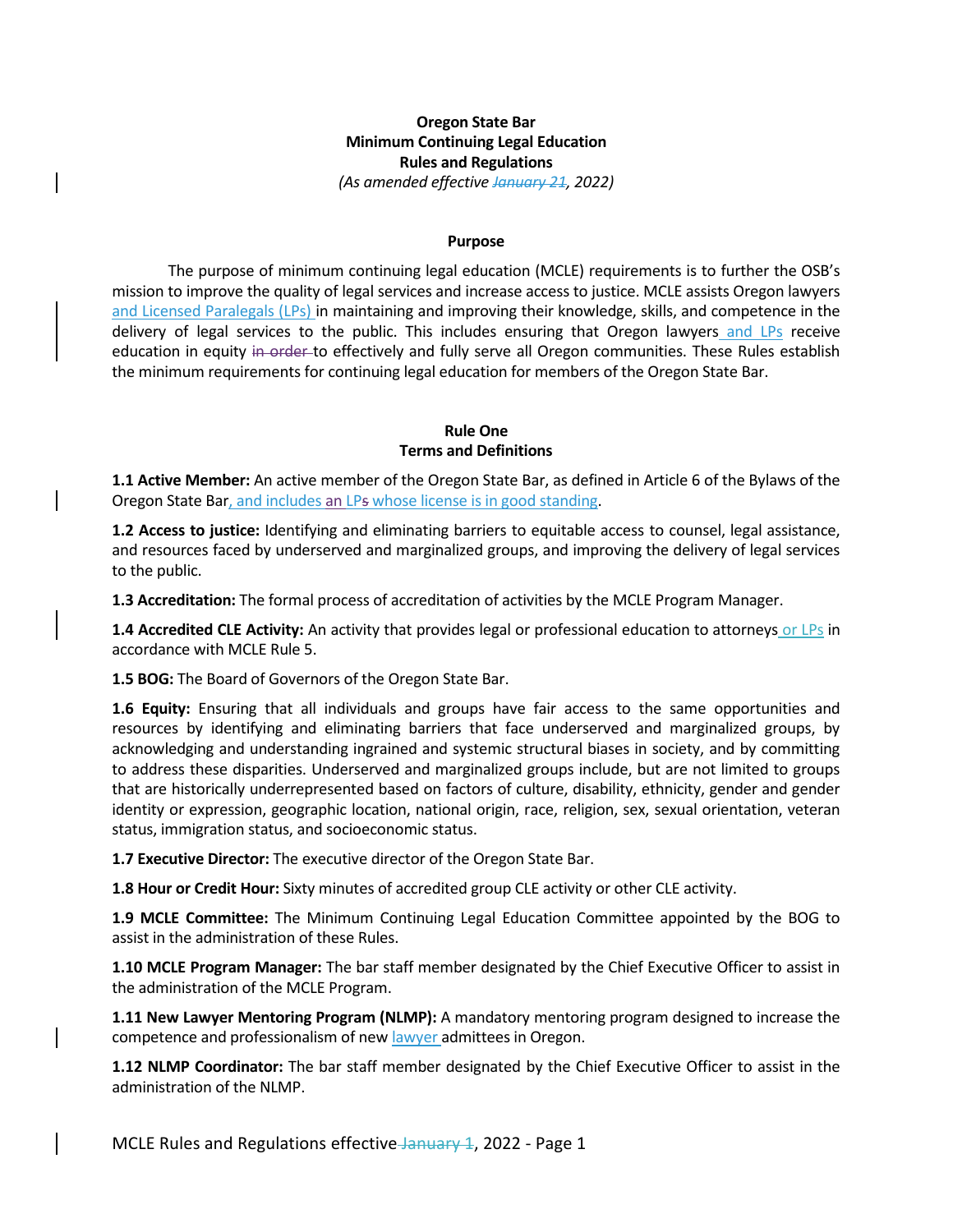**1.13 NLMP Mentor:** A lawyer recommended by the BOG and appointed by the Supreme Court to serve as a mentor in the NLMP Program.

**1.14 New Admittee:** A person is a new admittee from the date of initial admission as an active member of the Oregon State Bar through the end of his or her first reporting period.

**1.15 Regulations:** Any regulation adopted by the BOG to implement these Rules.

**1.16 Reporting Period:** The period during which an active member must satisfy the MCLE requirement.

**1.17 Sponsor:** An individual or organization providing a CLE activity.

**1.18 Supreme Court:** The Supreme Court of the State of Oregon.

#### **Regulations to MCLE Rule 1 Terms and Definitions**

**1.100 Inactive or Retired Member**. An inactive or retired member of the Oregon State Bar, as defined in Article 6 of the Bylaws.

**1.110 Suspended Member**. A member who has been suspended from the practice of law by the Supreme Court.

**1.120 Regularly Scheduled Meeting**. A meeting schedule for each calendar year will be established for the BOG and the MCLE Committee, if one is appointed. All meetings identified on the schedule will be considered to be regularly scheduled meetings. Any other meeting will be for a special reason and/or request and will not be considered as a regularly scheduled meeting.

**1.130 Reporting Period**. Reporting periods shall begin on May 1 and end on April 30 of the reporting year, except as otherwise provided in Rule 3.6.

**1.140 MCLE Transcript.** An MCLE transcript is the record of a bar member's MCLE credits reported during the member's reporting period. A member may view and modify their MCLE transcript by logging onto the electronic system provide by the Oregon State Bar. A member may access the system through the Oregon State Bar's website ([https://hello.osbar.org/\)](https://hello.osbar.org/)

**1.150 MCLE Compliance Report.** An MCLE Compliance Report is an active bar member's MCLE transcript reflecting at least the minimum required credits for the member's reporting period.

#### **Rule Two**

#### **Administration of Minimum Continuing Legal Education**

## **2.1 Duties and Responsibilities of the Board of Governors; Appointment of MCLE Committee.**

(a) The Minimum Continuing Legal Education Rules shall be administered by the BOG. The BOG may modify and amend these Rules and adopt new rules subject to the approval of the Supreme Court. The BOG may adopt, modify and amend regulations to implement these Rules.

(b) The BOG shall develop the NLMP curriculum and requirements in consultation with the Supreme Court and shall be responsible for the NLMPs administration.

(c) The BOG may appoint an MCLE Committee to assist in the administration of these rules.

(d) There shall be an MCLE Program Manager who shall be an employee of the Oregon State Bar.

(e) There shall be an NLMP Coordinator who shall be an employee of the Oregon State Bar.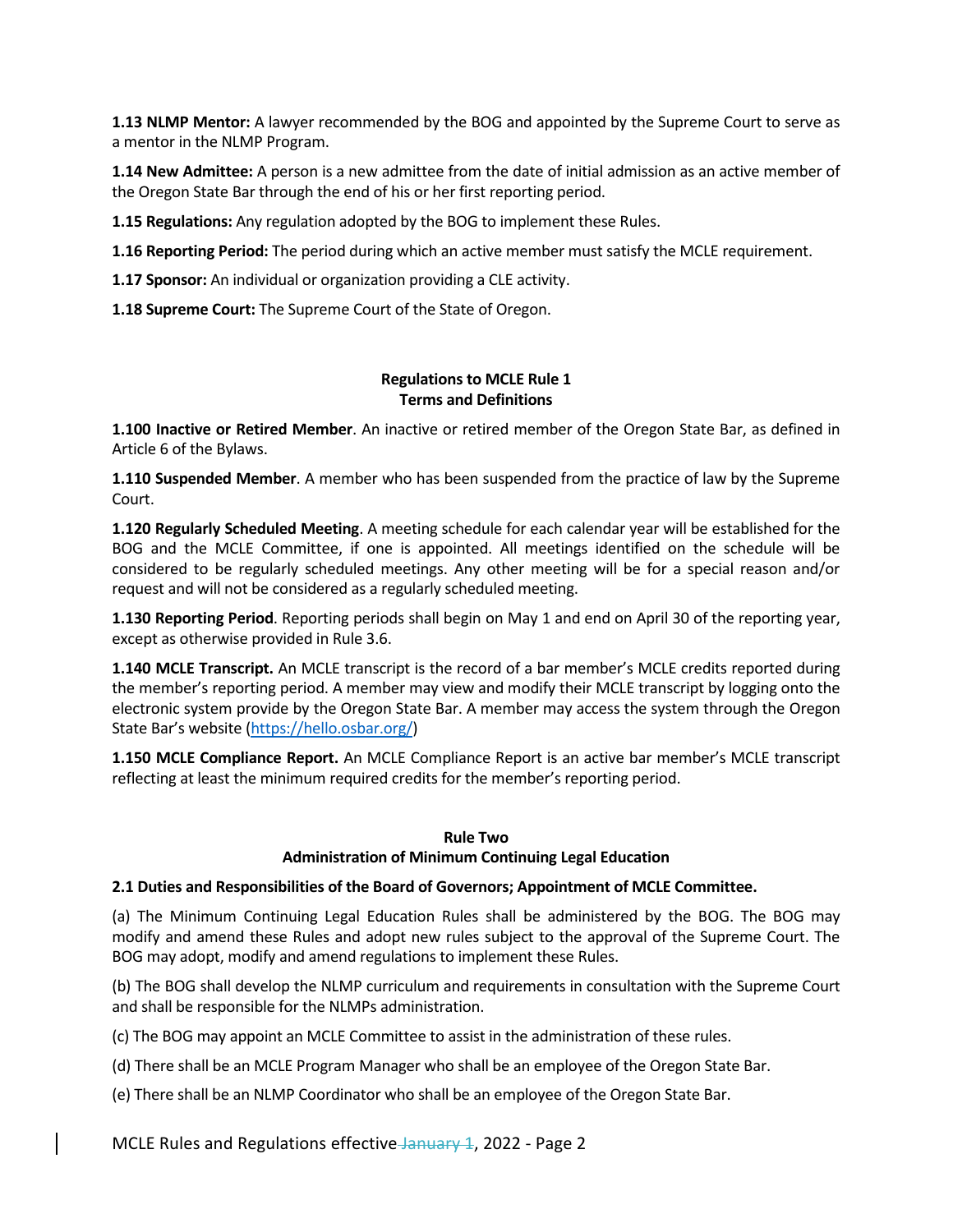#### **2.2 Duties of the MCLE Program Manager.** The MCLE Program Manager shall:

(a) Oversee the day-to-day operation of the program as specified in these Rules.

(b) Approve applications for accreditation and requests for exemption, and make compliance determinations.

(c) Develop the preliminary annual budget for MCLE operations.

(d) Prepare an annual report of MCLE activities.

(e) Perform other duties identified by the BOG or as required to implement these Rules.

**2.3 Duties of the NLMP Coordinator.** The NLMP Coordinator shall:

(a) Oversee the day-to-day operation of the NLMP as specified in these Rules, including administration of enrollment and mentor matching.

(b) Approve requests for NLMP exemption or extension requests from program participants as specified in these Rules.

(c) Prepare an annual report of the NLMP and publish an NLMP Manual.

(e) Perform other duties identified by the BOG or as required to implement these Rules.

#### **2.4 Appointment of NLMP Mentors.**

(a) The Supreme Court may appoint NLMP mentors recommended by the BOG. Except as otherwise provided in these rules, to qualify for appointment, the mentor must be a lawyer member of the OSB in good standing with at least five years of experience in the practice of law, and have a reputation for competence and ethical and professional conduct.

(b) Attorneys in good standing in another United States jurisdiction who are not OSB members, but are qualified to represent clients before the Social Security Administration, the Internal Revenue Service, the United States Patent and Trademark Office, or the United States Citizenship and Immigration Services office are eligible to be appointed as mentors, provided they meet the other requirements of these rules.

(c) Attorneys in good standing in another United States jurisdiction who are not OSB members are eligible to be appointed as mentors with the recommendation of the NLMP Coordinator, provided they meet the other requirements of these rules.

(d) An NLMP Mentor against whom charges of misconduct have been approved for filing by the State Professional Responsibility Board or who has been suspended under BR 7.1 for failure to respond to requests for information or records or to respond to a subpoena shall be removed from participation in the NLMP until those charges have been resolved by final decision or order. If an NLMP mentor is suspended from the practice of law as a result of a final decision or order in a disciplinary proceeding, the member may not resume service as an NLMP mentor until the member is once again authorized to practice law. For the purposes of this rule and rule 7.8(a), charges of misconduct include authorization by the SPRB to file a formal complaint pursuant to BR 4.1, Disciplinary Counsel's notification to the court of a criminal conviction pursuant to BR 3.4(a), and Disciplinary Counsel's notification to the court of an attorney's discipline in another jurisdiction pursuant to BR 3.5(a).

**2.5 Expenses.** The executive director shall allocate and shall pay the expenses of the program including, but not limited to staff salaries, out of the bar's general fund.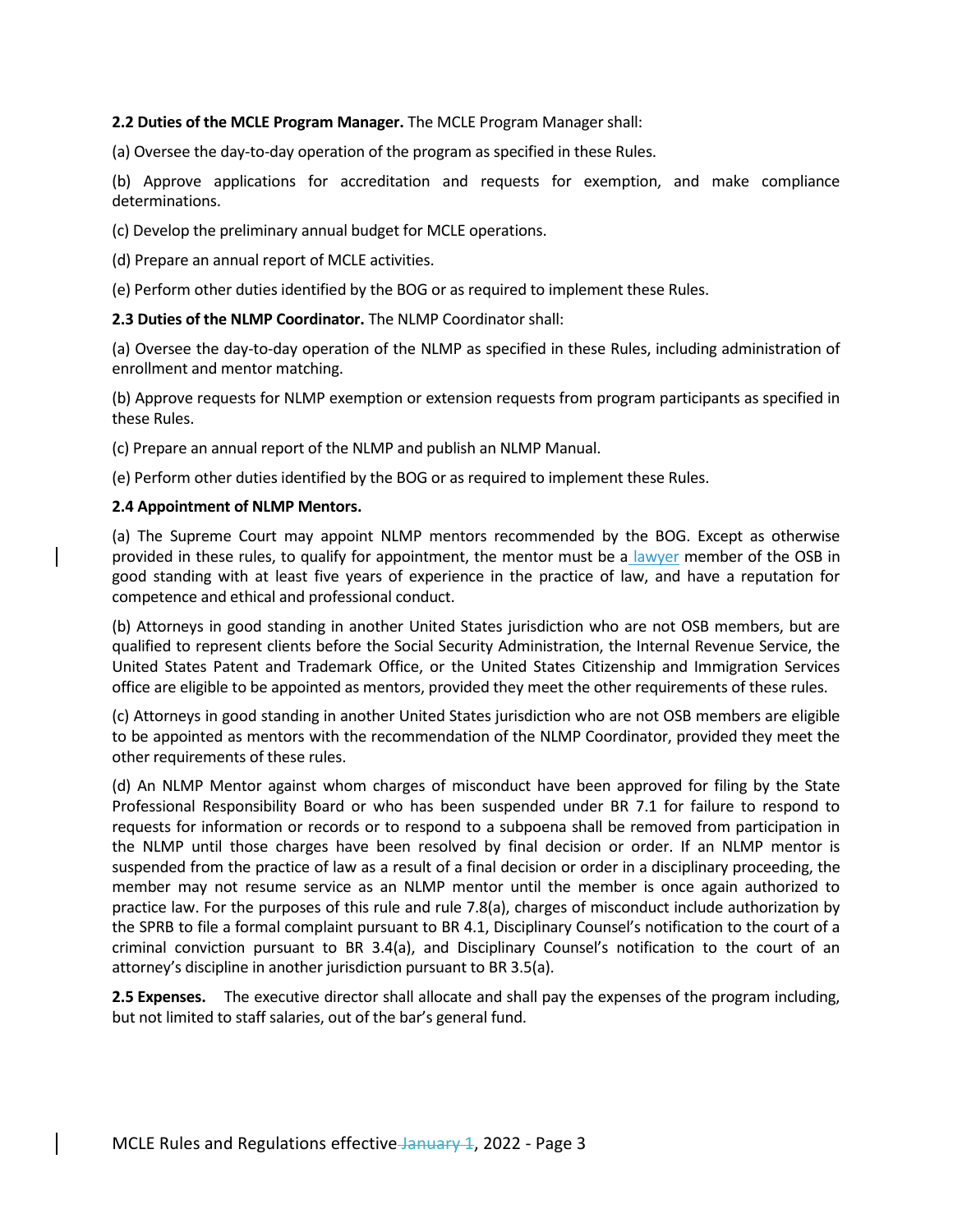## **Rule Three Minimum Continuing Legal Education Requirement**

**3.1 Effective Date.** These Rules, or any amendments thereto, shall take effect upon their approval by the Supreme Court of the State of Oregon.

### **3.2 Active Members.**

(a) Minimum Hours. Except as provided in Rules 3.3 and 3.4, all active lawyer members shall complete a minimum of 45 credit hours of accredited CLE activity every three years as provided in these Rules. All active LP members shall complete a minimum of 40 credit hour of accredited CLE activity every three years.

(b) Ethics. At least five of the required hours shall be in subjects relating to ethics in programs accredited pursuant to Rule 5.14(a).

(c) Abuse Reporting. One hour for lawyer members must be on the subject of a lawyer's statutory duty to report child abuse and elder abuse (see ORS 9.114). One hour for LP members must be on the subject of an LP's duty to report child and elder abuse for LP members.

(d) Mental Health and Substance Use Education. At least one of the required hours shall be in subjects relating to mental health, substance use, or cognitive impairment that can affect a lawyer's or an LP's ability to practice law.

(e) Access to Justice. In alternate reporting periods, at least three of the required hours must be in programs accredited for access to justice pursuant to Rule 5.14(d).

(f) IOLTA Administration. One hour for LP members must be on the administration of Interest on Lawyer Trust Accounts (IOLTA).

(g) Oregon Rules of Civil Procedure. One hour for LP members must be on the Oregon Rules of Civil Procedure (ORCP).

(h) Scope of License. One hour for LP members must be on the LPs scope of license as defined in Section 11 of the Rules for Licensing Paralegals (RLPs).

(i) Substantive Law and Practice. 26 hours for LP members must be education specific to the LP's practice area for which they are licensed. An LP's with a licenses to practice in more than one practice area must complete 26 hour of education specific to each practice area for which the LP seeks renewal of licensure.

## **3.3 Reinstatements, Resumption of Practice After Retirement and New Admittees.**

(a) An active member whose reporting period is established in Rule  $3.6(c)(2)$  or  $3.6(c)(3)$  shall complete 15 credit hours of accredited CLE activity in the first reporting period after reinstatement. Two of the 15 credit hours shall be devoted to ethics and one shall be devoted to mental health and substance use education. 12 of the credits for an active LP member must be specific to the LP's practice area for which the LP is they are licensed.

(b) The requirements in Rule 3.2(a) shall apply to new admittees who are active members in a three year initial reporting period pursuant to 3.6(b). New LPs and new lawyer admittees in a shorter initial reporting period shall complete 15 credit hours of accredited CLE activity in the first reporting period after admission as an active member, including a three credit hour OSB-approved introductory course in access to justice, two credit hours in ethics, one credit hour in mental health and substance use education and nine credit hours in practical skills. One of the ethics credit hours must be devoted to Oregon ethics and professionalism and four of the nine credits in practical skills must be devoted to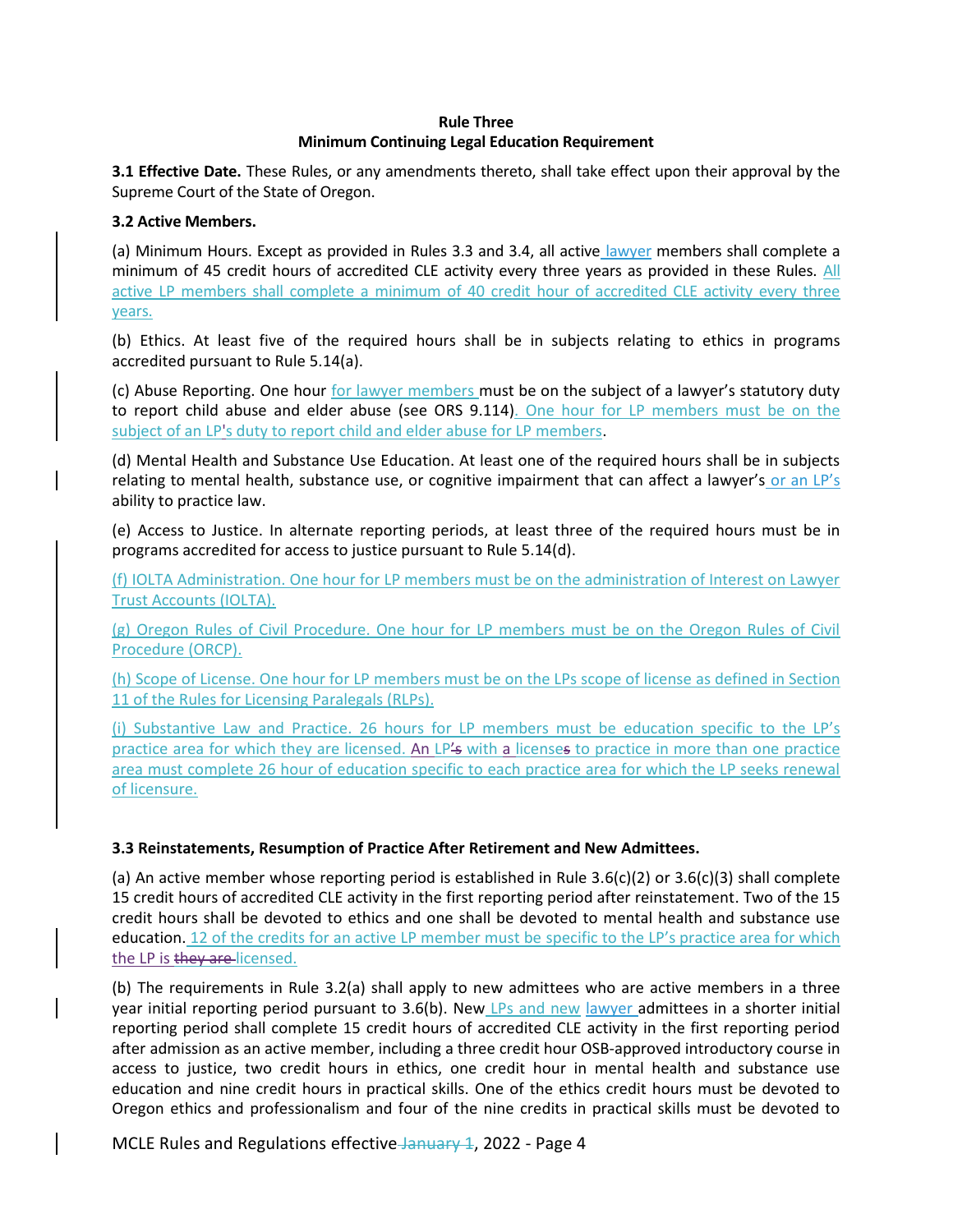Oregon practice and procedure.

(c) New lawyer admittees shall enroll in the NLMP within 28 days of admission, except as otherwise provided in these rules. New lawyer admittees shall complete the requirements of the NLMP curriculum established by the BOG, complete a mentoring plan and file a NLMP Completion Certificate, and pay the accreditation fee provided in Regulation 4.600 in the first three year reporting period after admission as an active member.

# **3.4 Out-of-State Compliance.**

(a) Reciprocity Jurisdictions. An active lawyer member whose principal office for the practice of law is not in the State of Oregon and who is an active member in a jurisdiction with which Oregon has established MCLE reciprocity may comply with these rules by filing a compliance report as required by MCLE Rule 7.1 accompanied by evidence that the member is in compliance with the requirements of the other jurisdiction and has completed a child and elder abuse reporting credit required in ORS 9.114. This filing shall include payment of the fee set forth in Regulation 3.200(a) for processing the comity certificate of MCLE compliance from the reciprocal state.

(b) An active member whose principal office for the practice of law is in the State of Oregon may obtain from the MCLE Program Manager a comity certification of Oregon MCLE compliance upon payment of the fee set forth in Regulation 3.200(b)

(c) Other Jurisdictions. An active member whose principal office for the practice of law is not in the State of Oregon and is not in a jurisdiction with which Oregon has established MCLE reciprocity must file a compliance report as required by MCLE Rule 7.1 showing that the member has completed at least 45 hours of accredited CLE activities as required by Rule 3.2.

# **3.5 [Reserved.]**

## **3.6 Reporting Period.**

(a) In General. All active members shall have three-year reporting periods, except as provided in paragraphs (b) and (c).

(b) New Admittees. The first reporting period for a new lawyer admittee shall start on the date of admission as an active member and shall end on April 30 of the next calendar year, except a new lawyer admittee admitted by reciprocity who has practiced law in another jurisdiction for three consecutive years immediately prior to admission in Oregon shall have a three year initial reporting period that begins May 1 the year following admission and ends April 30 three years later. All subsequent reporting periods shall be three years. New LP members shall have a three--year initial reporting period that begins May 1 the year following admission and ends April 30 three years later. All subsequent reporting periods shall be three years.

(c) Reinstatements.

(1) A member who transfers to inactive, retired or Active Pro Bono status, is suspended, or has resigned and who is reinstated before the end of the reporting period in effect at the time of the status change shall retain the member's original reporting period and these Rules shall be applied as though the transfer, suspension, or resignation had not occurred.

(2) Except as provided in Rule  $3.6(c)(1)$ , the first reporting period for a member who is reinstated as an active member following a transfer to inactive, retired or Active Pro Bono status or a suspension, disbarment or resignation shall start on the date of reinstatement and shall end on April 30 of the next calendar year. All subsequent reporting periods shall be three years.

(3) Notwithstanding Rules  $3.6(c)(1)$  and (2), reinstated members who did not submit a completed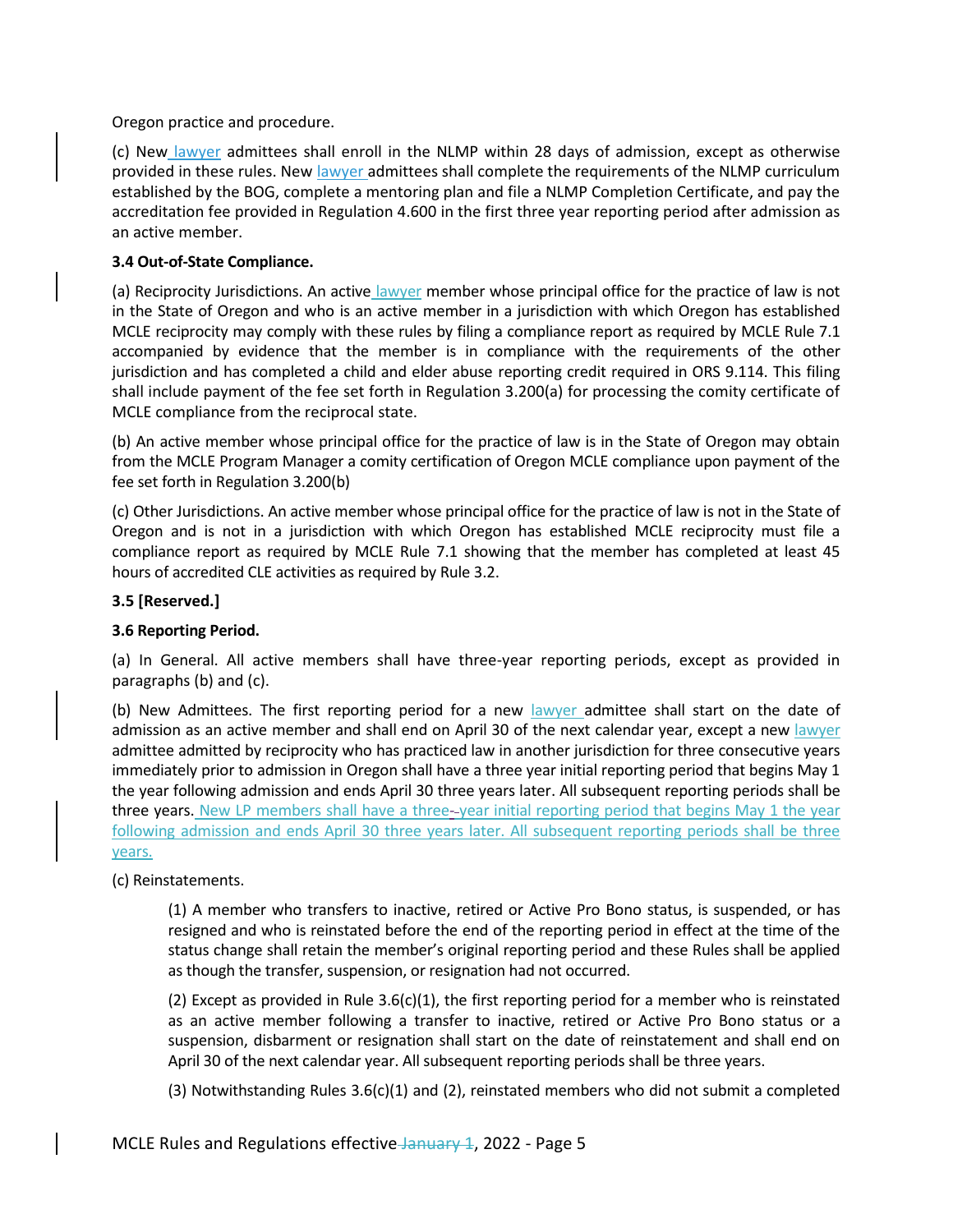compliance report for the reporting period immediately prior to their transfer to inactive, retired or Active Pro Bono status, suspension or resignation will be assigned a new reporting period upon reinstatement. This reporting period shall begin on the date of reinstatement and shall end on April 30 of the next calendar year. All subsequent reporting periods shall be three years.

#### **Regulations to MCLE Rule 3 Minimum Continuing Legal Education Requirement**

**3.100 Out-of-State Compliance.** An active lawyer member seeking credit pursuant to MCLE Rule 3.4(bc) shall attach to the member's compliance report filed in Oregon evidence that the member has met the requirements of Rule 3 with courses accredited in any jurisdiction. This evidence may include certificates of compliance, certificates of attendance, or other information indicating the identity of the crediting jurisdiction, the number of 60-minute hours of credit granted, and the subject matter of programs attended.

**3.200 Reciprocity.** An active lawyer member who is also an active member in a jurisdiction with which Oregon has established MCLE reciprocity (currently Idaho, Utah or Washington) may comply with Rule 3.4(a) by attaching to the compliance report required by MCLE Rule 7.1 a copy of the member's certificate of compliance with the MCLE requirements from that jurisdiction, together with evidence that the member has completed a child and elder abuse reporting training required in ORS 9.114. No other information about program attendance is required.

(a) Members shall pay a filing fee of \$25.00 with their submission of a comity certificate of MCLE compliance from a reciprocal jurisdiction.

(b) An active member whose principal office for the practice of law is in the State of Oregon may obtain from the MCLE Program Manager a comity certificate of Oregon MCLE compliance upon request and payment of a processing fee of \$25.00.

## **3.300 Application of Credits.**

(a) Legal ethics, access to justice, abuse reporting, IOLTA administration, Oregon Rules of Civil Procedure education, LP scope of license education, and mental health and substance use education credits in excess of the minimum required can be applied to the general or practical skills requirement.

(b) Practical skills credits can be applied to the general requirement. General, practical skills, specialty credits of any type listed in MCLE Regulation 3.300(a), and family law and landlord-tenant practice area education credits earned by lawyer members will be applied toward the lawyer member's total minimum credit requirement.

(c) Excess child and elder abuse reporting credits will be applied as general or practical skills credit. Access to Justice credits earned in a non-required reporting period will be credited as general credits.

(dc) Lawyer mMMembers in a three-year reporting period are required to havecomplete 3.0 access to justice credits in reporting periods ending 12/31/18 through 4/30/2021 and in alternate three-year periods thereafter.

#### **3.400 Practical Skills Requirement.**

(a) A practical skills program is one which includes courses designed primarily to instruct new admittees in the methods and means of the practice of law. This includes those courses which involve instruction in the practice of law generally, instruction in the management of a legal practice, and instruction in particular substantive law areas designed for new practitioners. A practical skills program may include but shall not be limited to instruction in: client contact and relations; court proceedings; low-income and other communities that lack access to or the ability to afford legal services; negotiation and settlement;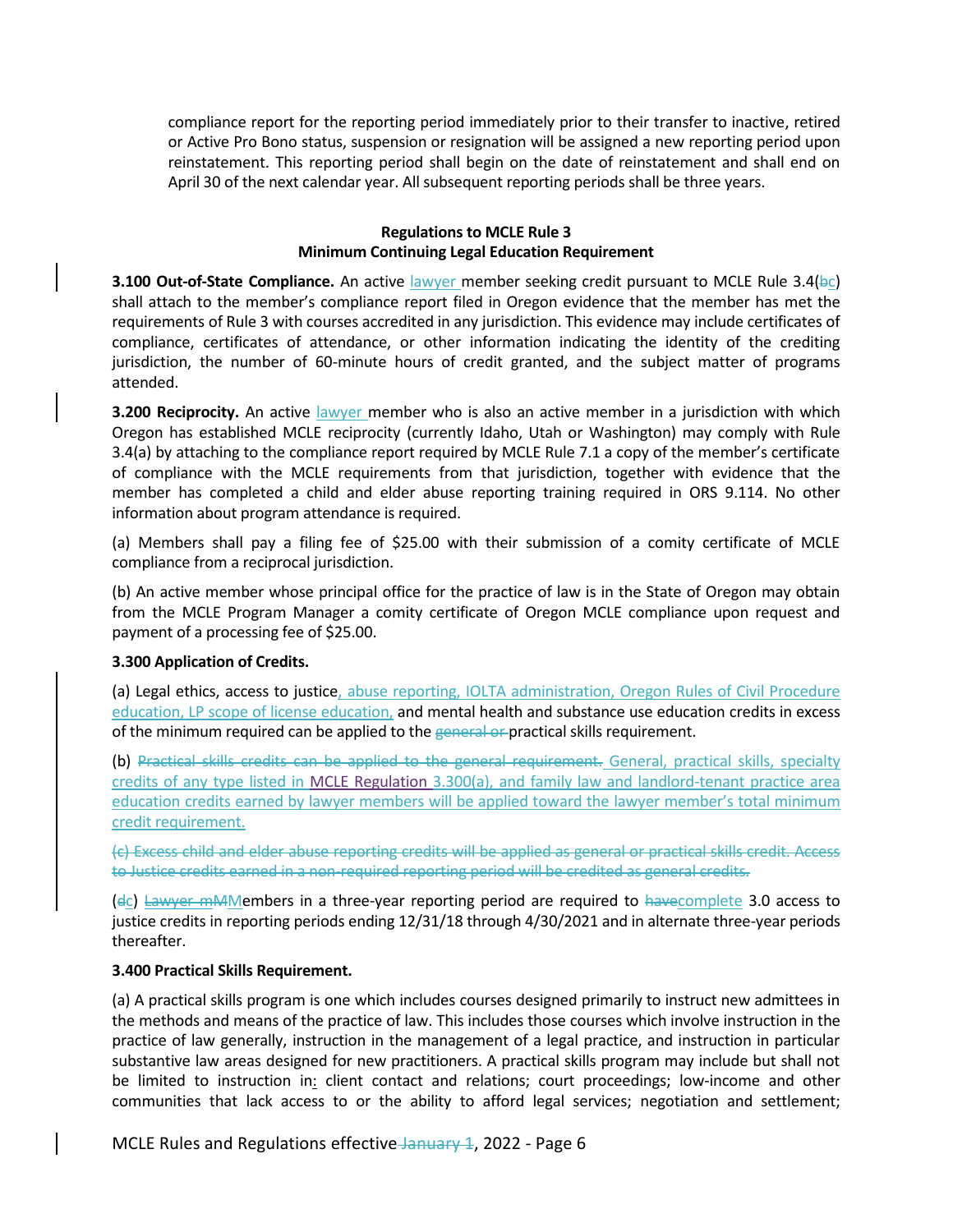alternative dispute resolution; malpractice avoidance; personal management assistance; the impact of substance abuse, cognitive impairment and mental health related issues to a law practice; and practice management assistance topics such as tickler and docket control systems, conflict systems, billing, trust and general accounting, file management, and computer systems.

(b) A CLE course on any subject matter can contain as part of the curriculum a portion devoted to practical skills. The sponsor shall designate those portions of any program which it claims is eligible for practical skills credit.

(c) A credit hour cannot be applied to both the practical skills requirement and the ethics requirement.

**3.500 Reporting Period Upon Reinstatement.** A member who returns to active membership status as contemplated under MCLE Rule 3.6(c)(2) shall not be required to fulfill the requirement of compliance during the member's inactive or retired status, suspension, disbarment or resignation, but no credits obtained during the member's inactive or retired status, suspension, disbarment or resignation shall be carried over into the next reporting period.

**3.600 Introductory Course in Access to Justice.** In order to qualify as an introductory course in access to justice required by MCLE Rule 3.3(b), the three-hour program must meet the accreditation standards set forth in MCLE Rule 5.14(d) and must substantively relate to at least three of the following areas: age, culture, disability, ethnicity, gender and gender identity or expression, geographic location, national origin, race, religion, sex, sexual orientation, veteran status, immigration status, and socioeconomic status, and comply with the requirements of 5.400.

## **3.700 New Lawyer Mentoring Program Enrollment, Matching and Mentoring Plan.**

(a) Within 28 days of admission, new lawyer admittees whose principal office for the practice of law is in the State of Oregon must file an NLMP Enrollment Form as required by Rule 3.3(c) or certify that they are exempt as provided in Rule 9.

(b) The NLMP Coordinator will match new lawyer admittees with NLMP mentors based principally on geography, and whenever possible, practice area interests. Upon request by the new lawyer admittee and NLMP mentor, the NLMP Coordinator may consider common membership in specialty or affinity bar organizations when establishing a match.

(c) The NLMP Coordinator will issue a notice to the new lawyer admittee and NLMP mentor as soon as an NLMP match is confirmed.

(d) The NLMP Coordinator may reassign a match upon request of the new lawyer admittee of NLMP mentor if the coordinator determines a match is not effective to meet the goals of the program.

(e) The new lawyer admittee is responsible for arranging the initial meeting with the NLMP mentor, and the meeting must take place within 28 business days of the new lawyer admittee's receipt of notice of the match. At the meeting, the new lawyer admittee and NLMP mentor will review the elements of their mentoring plan, including:

(1) Introduction to the Legal Community;

- (2) Professionalism, the Oregon Rules of Professional Conduct and Cultural Competence;
- (3) Introduction to Law Office Management;
- (4) Working with Clients;
- (5) Career Development through Public Service, OSB programs, and quality of life issues; and
- (6) Practice Area Basic Skills.

(f) The NLMP Coordinator will publish an NLMP Manual consistent with NLMP curriculum developed by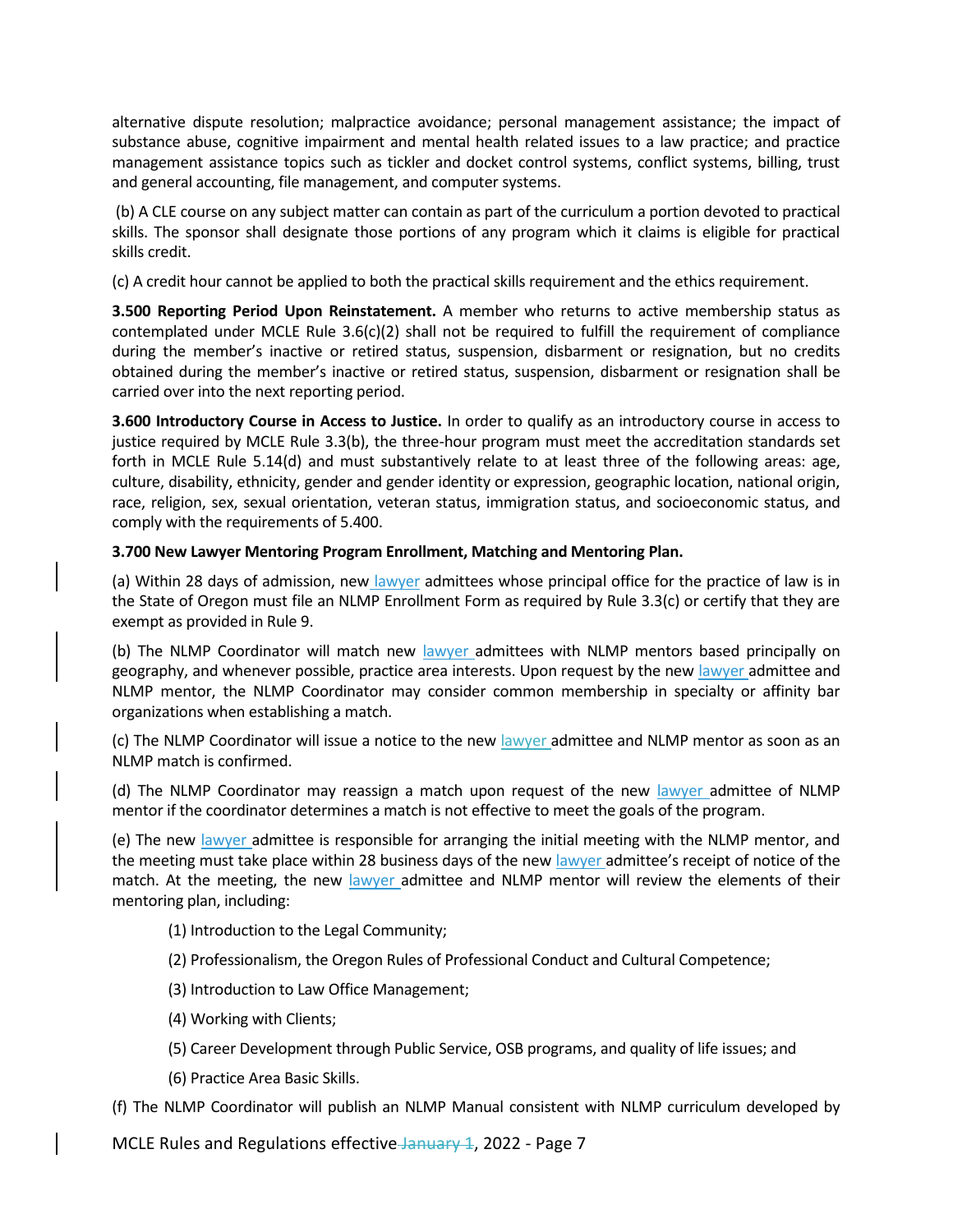the BOG, to provide additional information about developing and implementing and effective mentoring plan. The MCLE Committee may review and provide input on the NLMP Manual to the NLMP Coordinator.

(g) Subsections (b) through (e) do not apply if a new lawyer admittee has obtained a deferral as provided in Rule 9.

**3.800 Filing NLMP Completion Certificate.** Filing of an NLMP Completion Certificate as required by Rules 3.3(c) and 4.5(b) is defines as the electronic submission by the NLMP new lawyer admittee of their NLMP Completion Certificate by adding the certificate to their MCLE transcript through the electronic system provided by the Oregon State Bar via the internet during their first three-year reporting period. The electronic system for adding NLMP Certificates to MCLE transcripts can be accessed through the Oregon State Bar website [\(https://hello.osbar.org/\)](https://hello.osbar.org/).

# **Rule Four Accreditation Procedure**

#### **4.1 In General.**

(a) In order to qualify as an accredited CLE activity, the activity must be given activity accreditation by the MCLE Program Manager.

(b) The MCLE Program Manager shall electronically publish a list of accredited programs.

(c) All sponsors shall permit the MCLE Program Manager or a member of the MCLE Committee to audit the sponsors' CLE activities without charge for purposes of monitoring compliance with MCLE requirements. Monitoring may include attending CLE activities, conducting surveys of participants**,** verifying attendance of registrants, and reviewing sponsor advertising activities and communications with Oregon State Bar members.

## **4.2 Group Activity Accreditation.**

(a) CLE activities will be considered for accreditation on a case-by-case basis and must satisfy the accreditation standards listed in these Rules for the particular type of activity for which accreditation is being requested.

(b) A sponsor or individual active member may apply for accreditation of a group CLE activity by filing a written application for accreditation with the MCLE Program Manager. The application shall be made on the form required by the MCLE Program Manager for the particular type of CLE activity for which accreditation is being requested and shall demonstrate compliance with the accreditation standards contained in these Rules.

(c) An application for accreditation of a group CLE activity shall be accompanied by payment of the application fee required by MCLE Regulation 4.300. An additional program application and fee is required for a repeat live presentation of a group CLE activity.

(d) An application for accreditation of a group CLE activity must be electronically submitted no later than 30 days after the original program date for live programs and no later than 30 days after the production date for recorded programs. An application received more than 30 days after the original program date (live programs) or production date (recorded programs) is subject to a late processing fee as provided in Regulation 4.300.

(e) The MCLE Program Manager may revoke the accreditation of an activity at any time if it determines that the accreditation standards were not met for the activity. Notice of revocation shall be sent to the sponsor of the activity.

(f) Accreditation of a CLE activity obtained by a sponsor or an active member shall apply for all active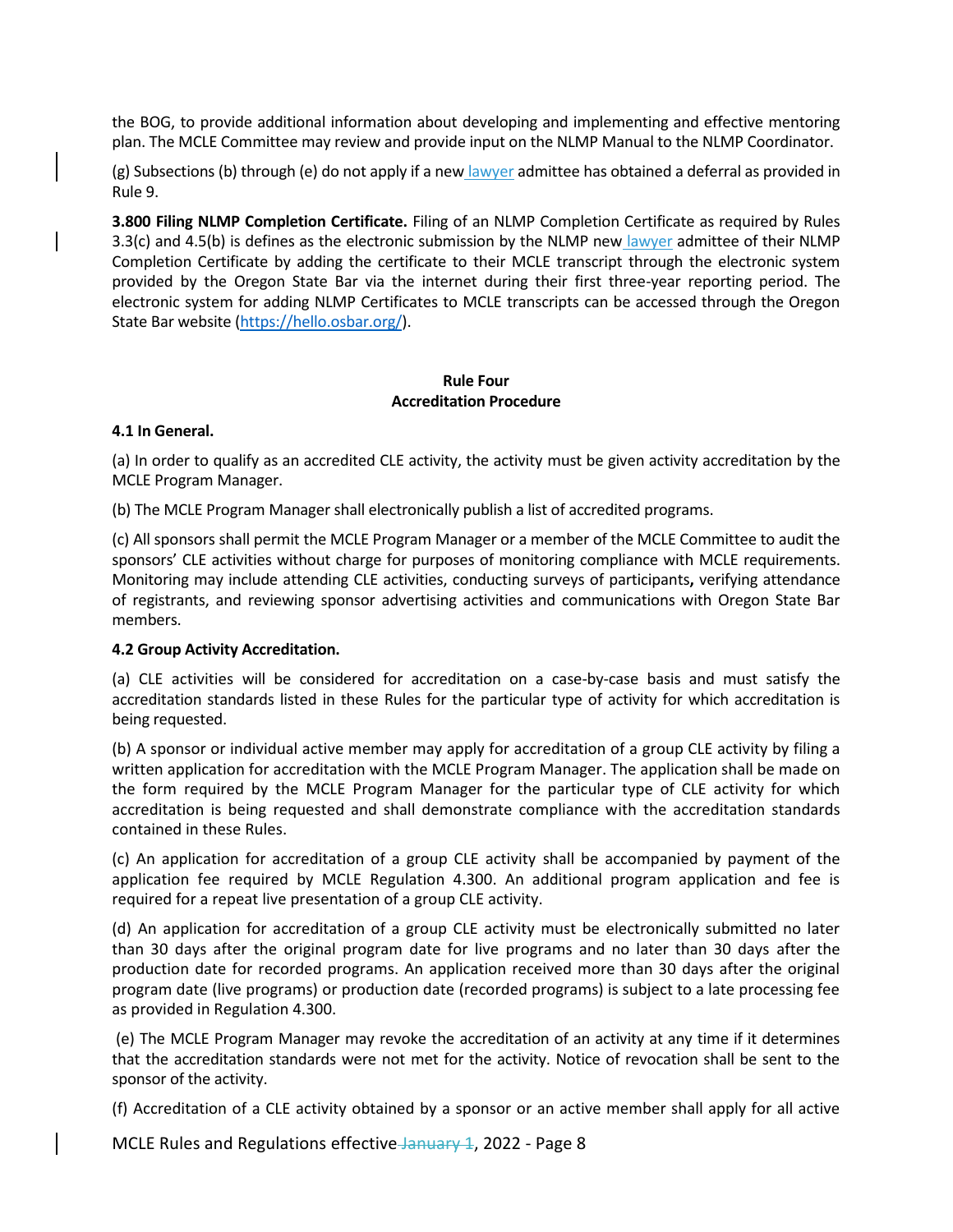members participating in the activity.

**4.3 Credit Hours.** Credit hours shall be assigned in multiples of one-quarter of an hour. The BOG shall adopt regulations to assist sponsors in determining the appropriate number of credit hours to be assigned.

#### **4.4 Sponsor Advertising.**

(a) Only sponsors of accredited group CLE activities may include in their advertising the accredited status of the activity and the credit hours assigned.

(b) Specific language and other advertising requirements may be established in regulations adopted by the BOG.

#### **4.5 NLMP Accreditation.**

(a) The new lawyer admittee is responsible for ensuring that all requirements of the NLMP are completed.

(b) Upon completion of the NLMP, a new lawyer admittee shall file a NLMP Completion Certificate, executed by the new lawyer admittee for accreditation by the MCLE Program Manager.

#### **4.6 Sponsor Attendance Reporting.**

Within 30 days of a bar member's attendance of a live accredited CLE activity, or screening of a recorded accredited CLE program, the sponsor must either:

(a) post the credits earned by the bar member onto the bar member's MCLE Transcript via the attendance posting portal on the Oregon State Bar website [\(https://hello.osbar.org/\)](https://hello.osbar.org/); or

(b) electronically submit an attendance report to the MCLE Program Manager via the attendance reporting portal on the Oregon State Bar website [\(https://hello.osbar.org/\)](https://hello.osbar.org/) together with payment of the credit processing fee required by MCLE Regulation 4.350. The attendance report must include the following in formation:

- (1) sponsor name,
- (2) program title,
- (3) Event ID number as indicated in the Program Database on the Oregon State Bar website,
- (4) original program date,
- (5) first and last name of each Oregon bar member who earned credits from the activity,
- (6) Oregon bar number of each bar member listed,
- (7) the number and types of credits earned by each bar member, and
- (8) date of credit completion for each bar member.

#### **Regulations to MCLE Rule 4 Accreditation Procedure**

**4.100 Application for Accreditation.** A written application for accreditation pursuant to Rule 4.2 shall be submitted via the electronic system provided by the Oregon State Bar via the internet. An applicant may access the system through the Oregon State Bar website [\(https://www.osbar.org/mcle/intex.html\)](https://www.osbar.org/mcle/intex.html).

#### **4.200 Group Activity Accreditation.**

(a) Review procedures shall be pursuant to MCLE Rule 8.1 and Regulation 8.100.

(b) The number of credit hours assigned to the activity shall be determined based upon the information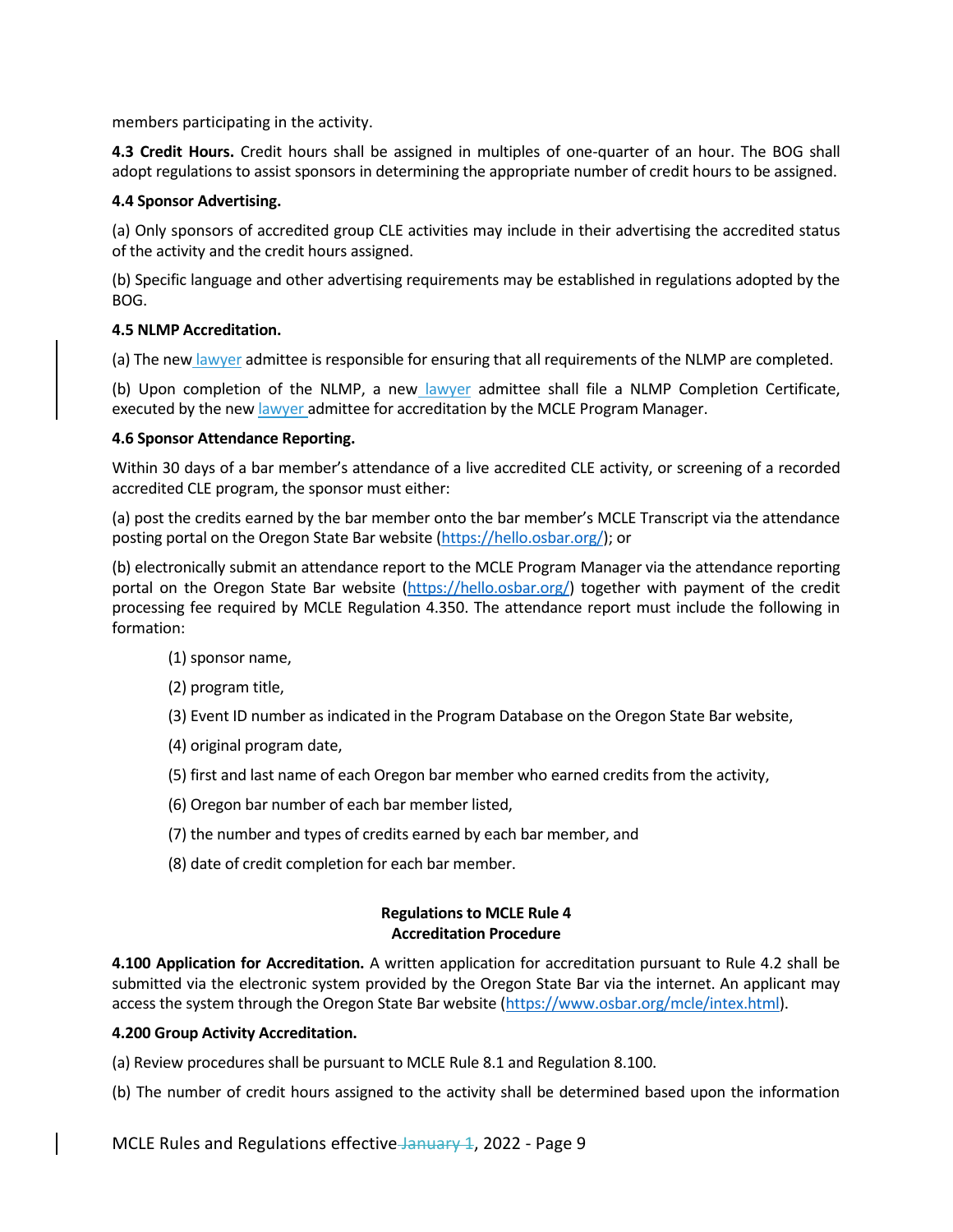provided by the applicant. The applicant can view the number of credit hours assigned by searching the Program Database on the Oregon State Bar website [\(https://hello.osbar.org/MCLE/Search/Accreditation\)](https://hello.osbar.org/MCLE/Search/Accreditation). The applicant shall be notified by email if more information is needed in order to process the application, or if the application is denied.

## **4.300 Accreditation Application Fees.**

(a) An application for accreditation of a group CLE activity shall include payment of the following application fees:

(1) \$25 for a program that is 60 minutes or less and offered to all Oregon State Bar Members, without limitation, at no cost.

(2) \$40 for a program that is up to four hours long;

(3) \$75 for a program that is more than four hours long but not more than eight hours long;

(4) \$125 for a program more than eight hours long.

(b) An additional program sponsor fee is required for every repeat live presentation of an accredited activity, but no additional fee is required for a video or audio replay of an accredited activity.

(**c**) A late processing fee of \$40 is due for accreditation applications that are received more than 30 days after the original program date (live programs) or the production date (recorded programs). This fee is in addition to the accreditation application fee and accreditation shall not be granted until the fee is received.

(d) The MCLE Program Manager shall apply the MCLE sponsor fees to all sponsors regardless of the sponsor's entity type (private, governmental, or nonprofit), financial status, or relationship to the bar. The MCLE Program Manager shall collect a sponsor fee prior to processing all applications submitted by or on behalf of all program sponsors.

(e) The MCLE Program Manager may process applications submitted by individual bar members at no charge only if

- $(1)$  the bar member applicant is not in any way affiliated with the program sponsor-; and
- (2) the program sponsor is geographically located outside the state of Oregon; and
- (3) the program was located outside of Oregon; and
- (4) the program was not attended or viewed by any other Oregon bar members.

(f) An application for accreditation of a group CLE activity submitted by an individual bar member which does not satisfy the requirements of MCLE Regulation 4.300(e) shall be accompanied by payment of the applicable accreditation application fee pursuant to Regulation 4.300(a).

(g) An application for accreditation of a group CLE activity submitted by an individual bar member who is not in any way affiliated with the program sponsor is exempt from any late processing fee.

# **4.350 Credit Processing Fees.**

(a) A sponsor of an accredited group CLE activity who does not post the credits earned by bar members onto the bar members' MCLE Transcripts via the attendance posting portal on the Oregon State Bar website [\(https://hello.osbar.org/\)](https://hello.osbar.org/) pursuant to MCLE Rule 4.6(a), but instead submits an attendance report to the MCLE Program Manager pursuant to MCLE Rule 4.6(b), must pay a credit processing fee of \$1.00 per credit reported.

(b) Individual bar members may post credits to their own MCLE transcripts at no charge by logging on to their Member Dashboard on the OSB website [\(https://hello.osbar.org\)](https://hello.osbar.org/).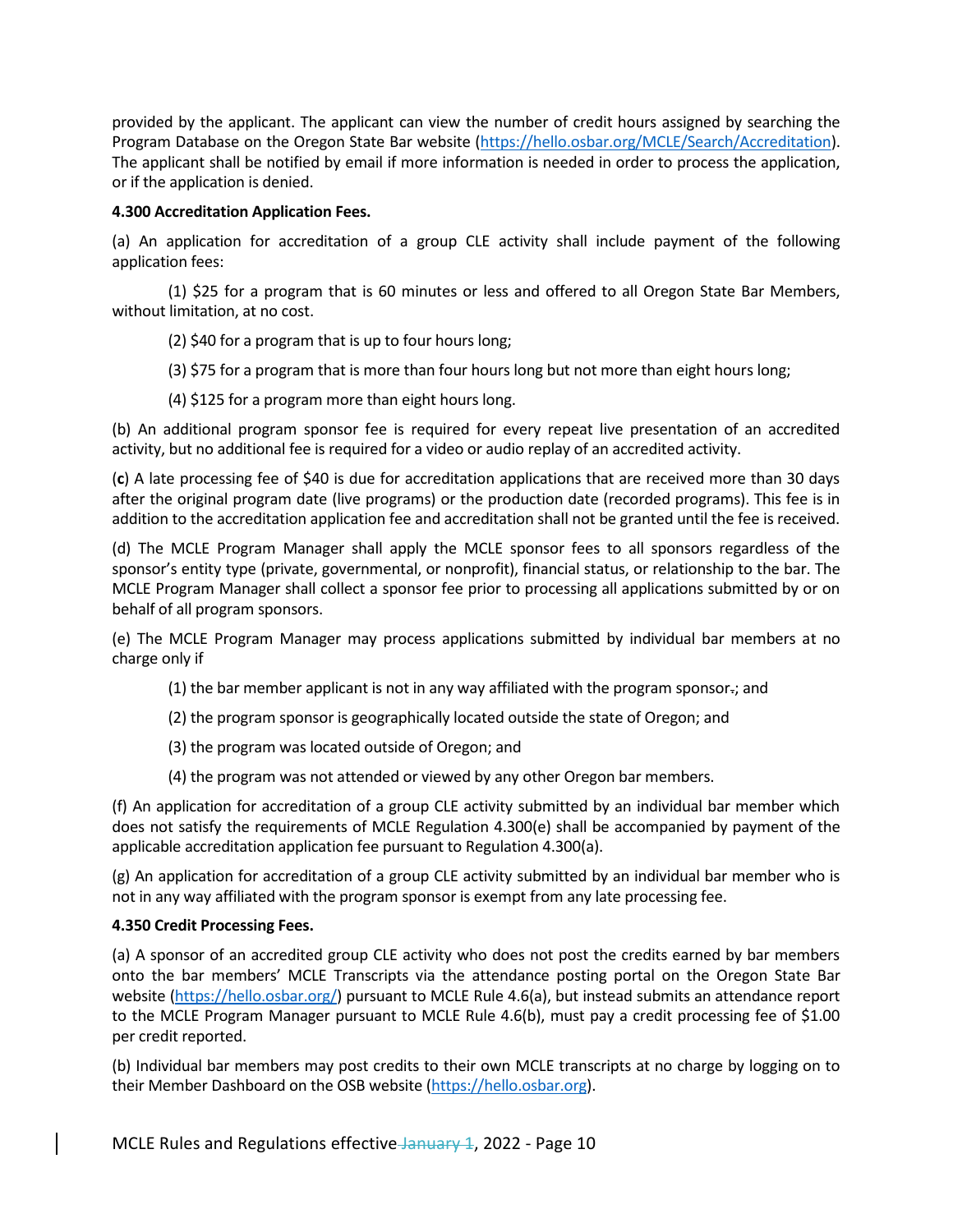#### **4.400 Credit Hours.**

(a) Credit hours shall be assigned to group CLE activities in multiples of one-quarter of an hour or 0.25 credits and are rounded to the nearest one-quarter credit.

(b) Credit Exclusions. Only CLE activities that meet the accreditation standards stated in MCLE Rule 5 shall be included in computing total CLE credits. Credit exclusions include the following:

- (1) Registration
- (2) Non-substantive introductory remarks
- (3) Breaks
- (4) Business meetings
- (5) Programs of less than 30 minutes in length

#### **4.500 Sponsor Advertising.**

(a) Advertisements by sponsors of accredited CLE activities shall not contain any false or misleading information.

(b) Information is false or misleading if it:

(i) Contains a material misrepresentation of fact or law or omits a fact necessary to make the statement considered as a whole not materially misleading;

(ii) Is intended or is reasonably likely to create an unjustified expectation as to the results to be achieved from participation in the CLE activity;

(iii) Is intended or is reasonably likely to convey the impression that the sponsor or the CLE activity is endorsed by, or affiliated with, any court or other public body or office or organization when such is not the case.

(c) Advertisements may list the number of approved credit hours. If approval of accreditation is pending, the advertisement shall so state and may list the number of CLE credit hours for which application has been made.

(d) If a sponsor includes in its advertisement the number of credit hours that a member will receive for attending the program, the sponsor must have previously applied for and received MCLE accreditation for the number of hours being advertised.

#### **4.600 NLMP Accreditation.**

(a) The new lawyer admittee shall pay a NLMP accreditation fee of \$100.00.

#### **Rule Five Accreditation Standards for Category I Activities**

**5.1 Group CLE Activities.** Group CLE activities shall satisfy the following:

(a) The activity must be offered by a sponsor having substantial, recent experience in offering continuing legal education or by a sponsor that can demonstrate ability to organize and effectively present continuing legal education. Demonstrated ability arises partly from the extent to which individuals with legal training or educational experience are involved in the planning, instruction, and supervision of the activity; and

(b) The activity must be primarily intended for presentation to multiple participants, including but not limited to live programs, video and audio presentations (including original programming and replays of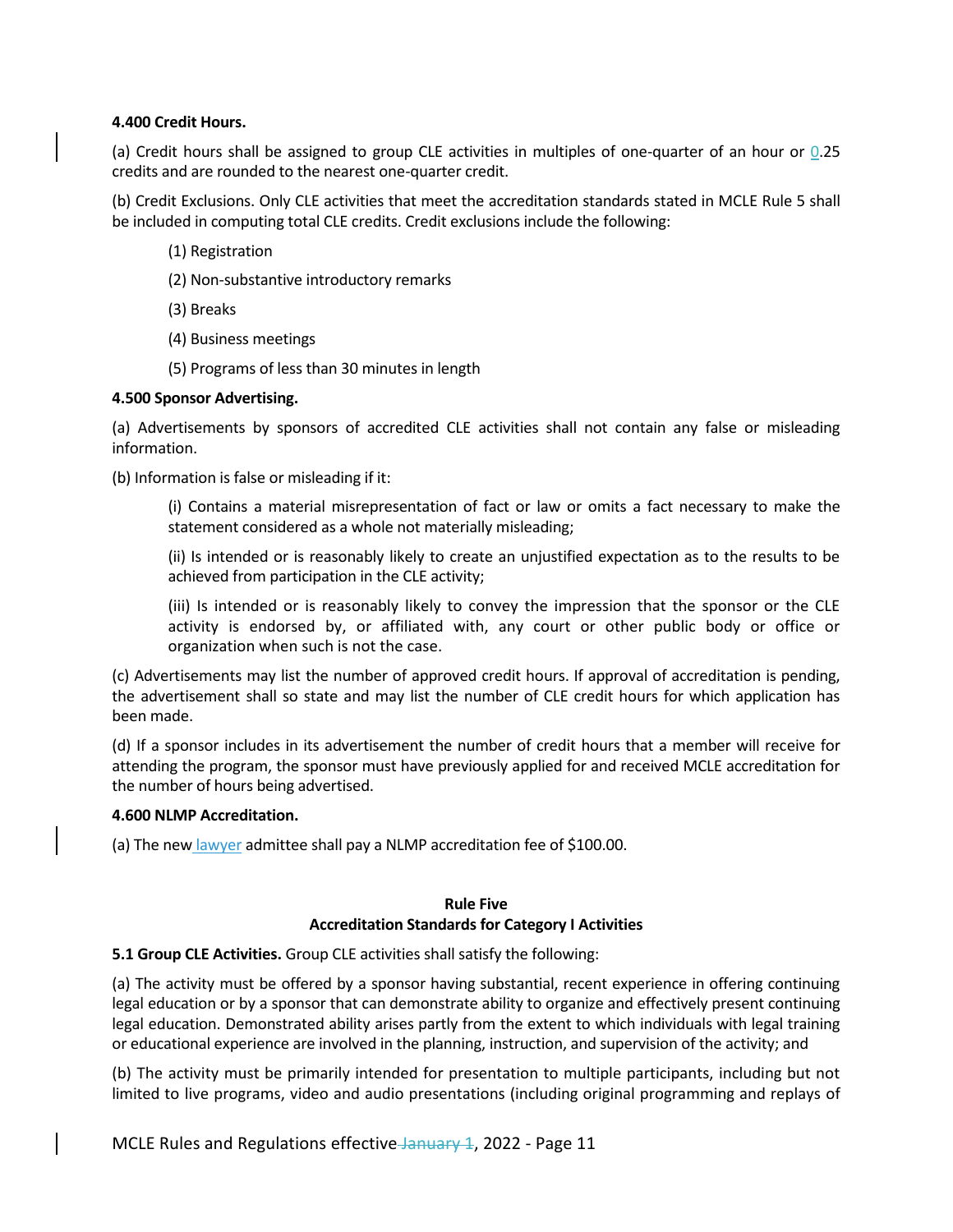accredited programs), satellite broadcasts and on-line programs; and

(c) The activity must include the use of thorough, high-quality written materials, unless the MCLE Program Manager determines that the activity has substantial educational value without written materials.

(d) The activity must have no attendance restrictions based on age, culture, disability, ethnicity, gender and gender identity or expression, geographic location, national origin, race, religion, sex, sexual orientation, veteran status, socioeconomic status, immigration status, marital, parental or military status or other classification protected by law, except as may be permitted upon application from a provider or member, where attendance is restricted due to applicable state or federal law.

#### **5.2 Attending Classes.**

(a) Attending a class at an ABA or AALS accredited law school may be accredited as a CLE activity.

(b) Attending other classes may also be accredited as a CLE activity, provided the activity satisfies the following criteria:

- (1) The MCLE Program Manager determines that the content of the activity is in compliance with other MCLE accreditation standards; and
- (2) The class is a graduate-level course offered by a university; and
- (3) The university is accredited by an accrediting body recognized by the U.S. Department of Education for the accreditation of institutions of postsecondary education.

**5.3 Legislative Service**. General credit hours may be earned for service as a member of the Oregon Legislative Assembly while it is in session.

**5.4 Participation in New Lawyer Mentoring Program.** New lawyer admittee NLMP participants and NLMP mentors may earn MCLE credit for participation in the NLMP.

**5.5 Other Professionals.** Notwithstanding the requirements of Rules 5.157, participation in an educational activity offered primarily to or by other professions or occupations may be accredited as a CLE activity if the MCLE Program Manager determines that the content of the activity is in compliance with other MCLE accreditation standards. The MCLE Program Manager may accredit the activity for fewer than the actual activity hours if the MCLE Program Manager determines that the subject matter is not sufficient to justify full accreditation.

## **Accreditation Standards for Category II Activities**

## **5.6 Teaching Activities.**

(a) Teaching credit may be claimed for teaching accredited continuing legal education activities or for courses in ABA or AALS accredited law schools.

(b) Credit may be claimed for teaching other courses, provided the activity satisfies the following criteria:

- (1) The MCLE Program Manager determines that the content of the activity is in compliance with other MCLE content standards; and
- (2) The course is a graduate-level course offered by a university; and
- (3) The university is accredited by an accrediting body recognized by the U.S. Department of Education for the accreditation of institutions of postsecondary education.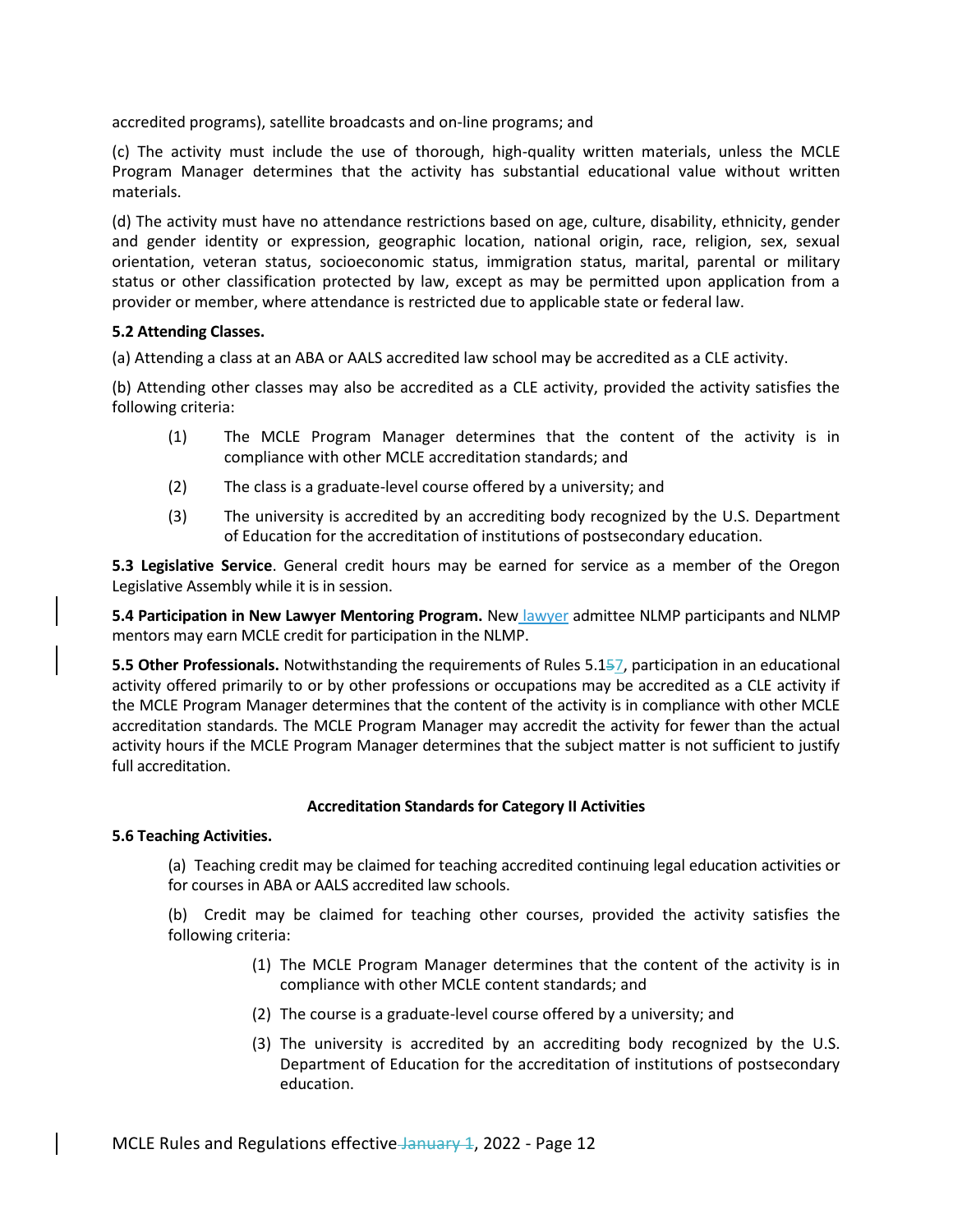(c) Credit may not be claimed by an active member whose primary employment is as a full-time or part-time law teacher, but may be claimed by an active member who teaches on a part-time basis in addition to the member's primary employment.

(d) No credit may be claimed for repeat presentations of previously accredited courses unless the presentation involves a substantial update of previously presented material, as determined by the MCLE Program Manager.

## **5.7 Legal Research and Writing.**

(1) Credit for legal research and writing activities, including the preparation of written materials for use in a teaching activity may be claimed provided the activity satisfies the following criteria:

- (a) It deals primarily with one or more of the types of issues for which group CLE activities can be accredited as described in Rule 5.13; and
- (b) It has been published in the form of articles, CLE course materials, chapters, or books, or issued as a final product of the Legal Ethics Committee or a final instruction of the Uniform Civil Jury Instructions Committee or the Uniform Criminal Jury Instructions Committee, personally authored or edited in whole or in substantial part, by the applicant; and
- (c) It contributes substantially to the legal education of the applicant and other attorneys; and
- (d) It is not done in the regular course of the active member's primary employment.

(2) The number of credit hours shall be determined by the MCLE Program Manager*,* based on the contribution of the written materials to the professional competency of the applicant and other attorneys*.*

**5.8 Service as a Bar Examiner.** Credit may be claimed for service as a bar examiner for Oregon, provided that the service includes personally writing or grading a question for the Oregon bar exam or paralegal licensing entry exam during the reporting period.

**5.9 Legal Ethics Service**. Credit may be claimed for serving on the Oregon State Bar Legal Ethics Committee, Client Security Fund Committee, Commission on Judicial Fitness & Disability, Oregon Judicial Conference Judicial Conduct Committee, State Professional Responsibility Board, and Disciplinary Board or serving as volunteer bar counsel or volunteer counsel to an accused in Oregon disciplinary proceedings.

**5.10 Credit for Committee and Council Service**. Credit may be claimed for serving on committees that are responsible for drafting court rules or jury instructions that are designed to aid the judicial system and improve the judicial process. Examples include service on the Oregon State Bar Uniform Civil Jury Instructions Committee, Uniform Criminal Jury Instructions Committee, Oregon Council on Court Procedures, Uniform Trial Court Rules Committee, and the District of Oregon Local Rules Advisory Committee.

**5.11 Service as a Judge Pro Tempore.** Credit may be claimed for volunteer service as a judge pro tempore.

## **Accreditation Standards for Category III Activities**

## **5.12 Credit for Other Activities.**

(a) **Personal Management Assistance**. Credit may be claimed for activities that deal with personal selfimprovement, provided the MCLE Program Manager determines the self-improvement relates to professional competence as a lawyer.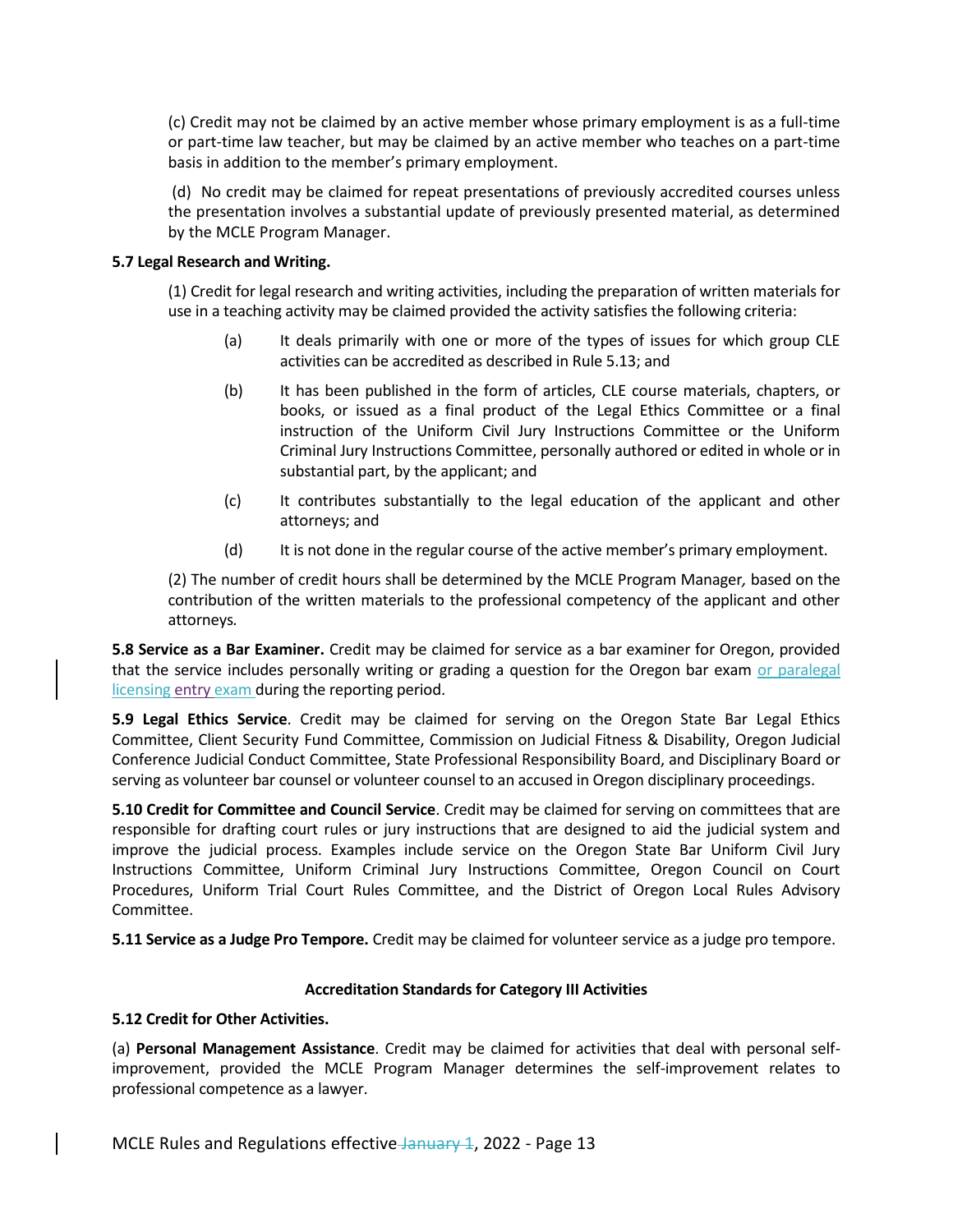(b**) Other Volunteer Activities**. Credit for volunteer activities for which accreditation is not available pursuant to Rules 5.3, 5.4, 5.5, 5.6, 5.7, 5.8, 5.9, 5.10, or 5.11 may be claimed provided the MCLE Program Manager determines the primary purpose of such activities is the provision of legal services or legal expertise.

**(c) Business Development and Marketing Activities.** Credit may be claimed for courses devoted to business development and marketing that are specifically tailored to the delivery or marketing of legal services and focus on use of the discussed techniques and strategies in law practice.

### **Activity Content Standards**

#### **5.13 Group and Teaching CLE Activities**

(a) The activity must have significant intellectual or practical content with the primary objective of increasing the participant's professional competence as a lawyer or LP; and

(b) The activity must deal primarily with substantive legal issues, legal skills, practice issues, or legal ethics and professionalism, or access to justice.

## **5.14 Ethics, Child and Elder Abuse Reporting, Mental Health and Substance Use Education, and Access to Justice.**

(a) In order to be accredited as an activity in legal ethics under Rule 3.2(b), an activity shall be devoted to the study of judicial or legal ethics or professionalism, and shall include discussion of applicable judicial conduct codes, rules of professional conduct, or statements of professionalism.

(b) Child and elder abuse reporting programs must be devoted to the lawyer's statutory duty to report child abuse and elder abuse (see ORS 9.114).

(c) In order to be accredited as a mental health and substance use education credit under Rule 3.2 (d), and activity shall educate attorneys and LPs about causes, detection, response, treatment, or problem prevention related to mental health or substance use.

(d) In order to be accredited as an activity pertaining to access to justice for purposes of Rule 3.2(e), an activity shall be directly related to the practice of law and designed to educate attorneys and LPs to identify and eliminate from the legal profession, from the provision of legal services, and from the practice of law barriers to access to justice arising from biases against persons because of age, culture, disability, ethnicity, gender and gender identity or expression, geographic location, national origin, race, religion, sex, sexual orientation, veteran status, immigration status, and socioeconomic status.

(e) Portions of activities may be accredited for purposes of satisfying the ethics and access to justice requirements of Rule 3.2, if the applicable content of the activity is clearly defined.

## 5.15 **IOLTA Administration, Oregon Rules of Civil Procedure, and Scope of License.**

(a) In order to be accredited as IOLTA administration education, programs must be devoted to topics related to the administration of IOLTA accounts, such as understanding the types of lawyer trust accounts, the rules governing lawyer trust accounts in Oregon, how to open and close trust accounts, how to transfer funds into and out of trust accounts, and how to identify and reduce of liability risks arising from mismanagement of trust accounts.

(b) In order to be accredited as Oregon Rules of Civil Procedure education, programs must be devoted to the ORPCs and include topics such as recent updates to the ORPCs and practical applications of the ORPCs in family law or landlord- tenant related matters.

(c) In order to be accredited as Scope of License education, programs must be devoted to the parameters of the scope of license of LPs as defined in Section 11 of the RLPs, including the parameters within which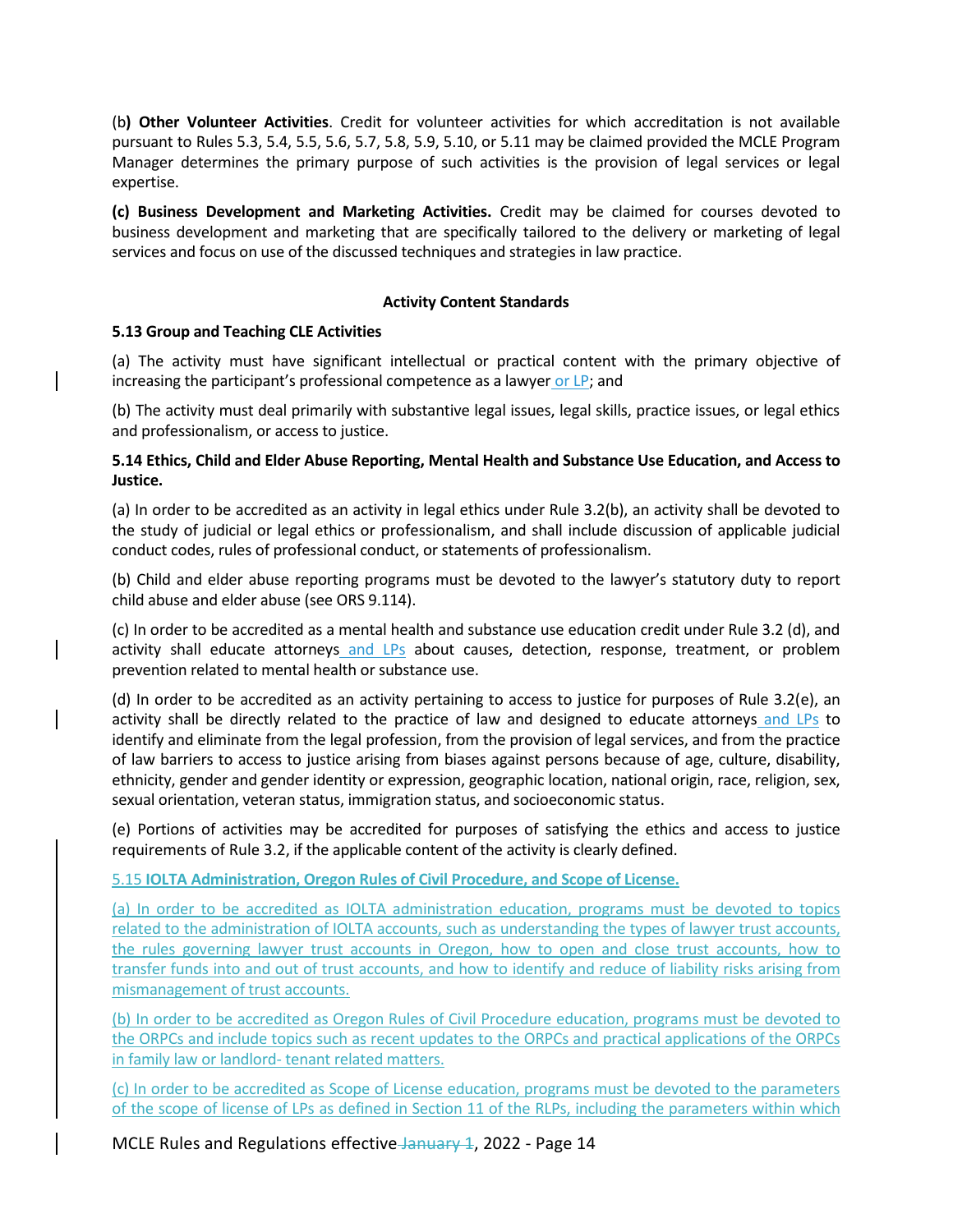LPs are authorized to practice law, the types of matters in which LPs are permitted to provide legal advice and representation, and the practical identification of mandatory referral scenarios.

### **5.16 LP Practice Area Education**

(a) Family Law. In order to be accredited as family law practice area education, programs must be devoted to substantive and practical education in Oregon family law and should include topics generally within the scope of LP license as defined in Section 11 of the RLPs, such as dissolution of marriage, separation, annulment, custody, parenting time, child support, spousal support, modifications, and remedial contempt.

(b) Landlord-Tenant. In order to be accredited as landlord-tenant law practice area education, programs must be devoted to substantive and practical education in Oregon landlord-tenant law, and should include topics generally within the scope of LP license as defined in Section 11 of the RLPs, such as residential rental agreements, amendments to residential rental agreements, eviction notices, notices of intent to enter rental property, rent increases, violations, security deposit accountings, and evictions,

## **Teaching Activity Content Standards**

**5.157 Other Professionals**. Notwithstanding the requirements of Rules 5.6 and 5.13, credit may be claimed for teaching an educational activity offered primarily to other professions or occupations if the MCLE Program Manager determines that the content of the activity is in compliance with other MCLE accreditation standards and the applicant establishes to the MCLE Program Manager's satisfaction that the teaching activity contributed to the presenter's professional competence as a lawyer or LP.

#### **Unaccredited Activities**

**5.168 Unaccredited Activities.** The following activities shall not be accredited:

(a) Activities that would be characterized as dealing primarily with personal self-improvement unrelated to professional competence as a lawyer; and

(b) Activities designed primarily to sell services or equipment; and

(c) Video or audio presentations of a CLE activity originally conducted more than three years prior to the date viewed or heard by the member seeking credit, unless it can be shown by the member that the activity has current educational value.

(d) Repeat live, video or audio presentations of a CLE activity for which the active member has already obtained MCLE credit.

# **Regulations to MCLE Rule 5 Accreditation Standards**

#### **5.050 Written Materials.**

(a) For the purposes of accreditation as a group CLE activity under MCLE Rule 5.1(c), written material may be provided in an electronic or computer-based format, provided the material is available for the member to retain for future reference.

(b) Factors to be considered by the MCLE Program Manager in determining whether a group CLE activity has substantial educational value without written materials include, but are not limited to: the qualifications and experience of the program sponsor; the credentials of the program faculty; information concerning program content provided by program attendees or monitors; whether the subject matter of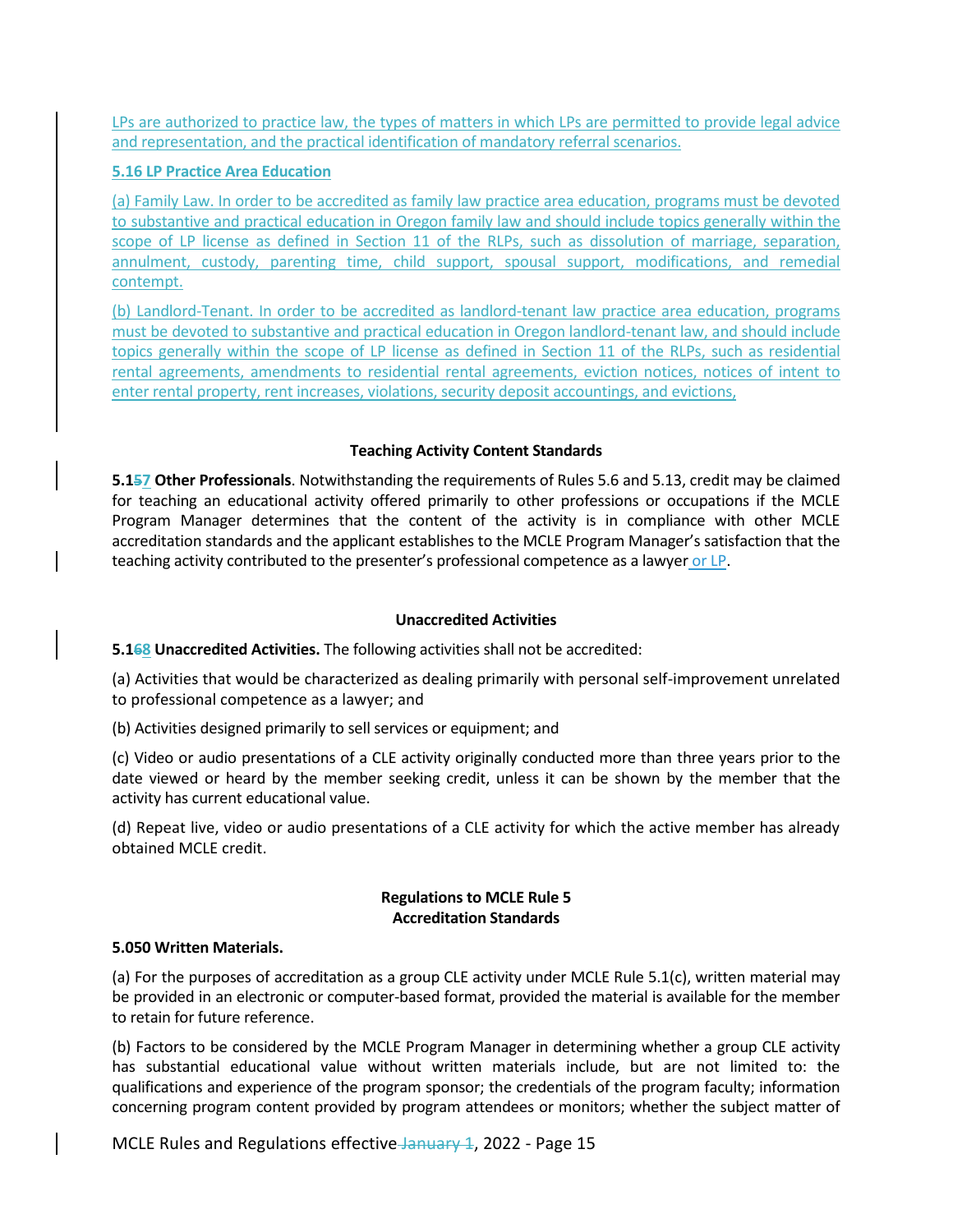the program is such that comprehension and retention by members is likely without written materials; and whether accreditation previously was given for the same or substantially similar program.

#### **5.100 Category I Activities**

(a) Credit for legislative service may be earned at a rate of 1.0 general credit for each week or part thereof while the legislature is in session.

(b) Lawyer Mmembers who serve as mentors in the NLMP may earn a total of 8.0 CLE credits, including 2.0 ethics credits and 6.0 general credits, upon filing of a NLMP Completion Certificate. If a member serves as a mentor for more than one new lawyer, the member may claim up to 16.0 total credits, including 4.0 ethics credits, during the three year reporting cycle. If another lawyer assists with the NLMP completion, the mentoring credits must be apportioned between lawyers in a proportionate manner agreed upon by the NLMP mentors.

(c) Upon successful completion of the NLMP, new lawyer admittees earn 6.0 general/practical skills credits, which may be applied to the MCLE requirements of their first three-year MCLE reporting period.

#### **5.200 Category II Activities.**

(a) Teaching credit may be claimed at a ratio of one credit hour for each sixty minutes of actual instruction.

(b) With the exception of panel presentations, when calculating credit for teaching activities pursuant to MCLE Rule 5.6, for presentations where there are multiple presenters for one session, the number of minutes of actual instruction will be divided by the number of presenters unless notified otherwise by the presenter. Members who participate in panel presentations may receive credit for the total number of minutes of actual instruction.

(c) For the purposes of accreditation of Legal Research and Writing, all credit hours shall be deemed earned on the date of publication or issuance of the written work.

(d) One hour of credit may be claimed for each sixty minutes of research and writing, but no credit may be claimed for time spent on stylistic editing.

(e) Credit may be claimed for Legal Research and Writing that supplements an existing CLE publication. Research alone may be accredited if the applicant provides a statement from the publisher confirming that research on the existing publication revealed no need for supplementing the publication's content*.*

(f) Credit for Committee and Council Service pursuant to Rule 5.10. Members  $m$ A ay claim three (3) general credits for each 12 months of committee and council service so long as the member regularly attends and participates in the work related to the functions of the committee.

(g) Service as a Bar Examiner. Three (3) credits may be claimed for writing a bar exam or local component question and three (3) credits may be claimed for grading a bar exam or local component question.

(h) Legal Ethics Service. Members may claim two ethics credits for each twelve months of service on committees and boards listed in Rule 5.9.

(i) Service as a Judge Pro Tempore. Members may claim one (1) general credits for every 2 hours of volunteer time spent on the bench as a judge pro tempore.

## **5.300 Category III Activities.**

(a) Personal Management Assistance**.** Credit may be claimed for programs that provide assistance with issues that could impair a lawyer's professional competence (examples include but are not limited to programs addressing burnout, procrastination, gambling or other addictions or compulsive behaviors, and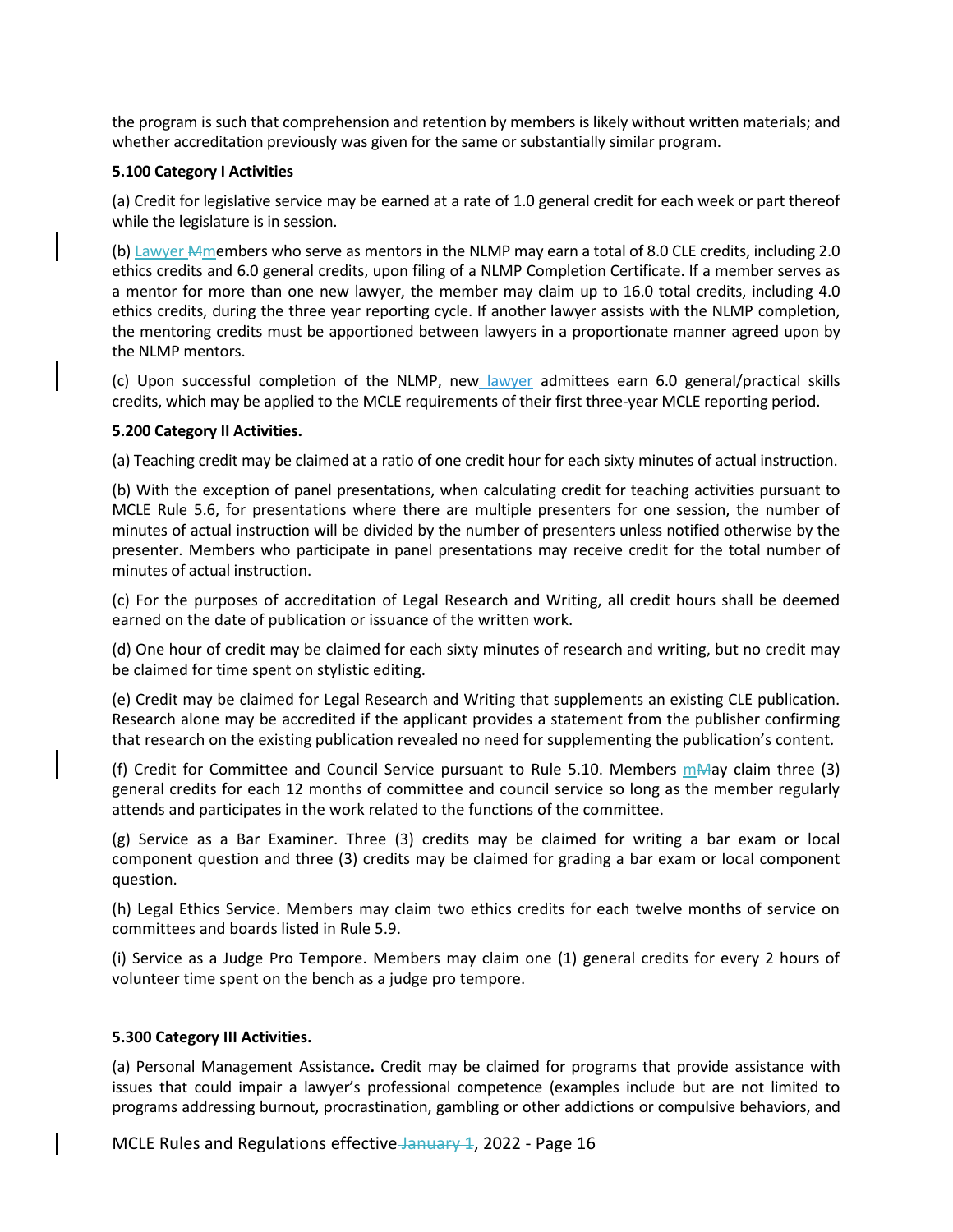other health related issues). Credit may also be claimed for programs designed to improve or enhance a lawyer's professional effectiveness and competence (examples include but are not limited to programs addressing time and stress management, career satisfaction and transition, and interpersonal/relationship skill-building).

(b) Other Volunteer Activities. Credit may be claimed for volunteer activities for which accreditation is not available pursuant to Rules 5.3, 5.4, 5.5, 5.6, 5.7, 5.8, 5.9, 5.10, or 5.11. Credit may be claimed at a ratio of one credit hour for each two hours of uncompensated volunteer activities provided that the MCLE Program Manager determines the primary purpose of such activity is the provision of legal services or legal expertise. Such activities include but are not limited to:

(1) Providing direct pro bono representation to low-income clients referred by certified pro bono programs;

(2) Serving as a judge, evaluator, mentor or coach in any type of mock trial, moot court, congressional hearing or client legal-counseling competition, law-related class or law-related program at the high school level and above; and

(3) Teaching a legal education activity offered primarily to nonlawyers high school age and older.

(c) Business Development and Marketing Activities**.** Credit may be claimed for courses devoted to business development and marketing that are specifically tailored to the delivery or marketing of legal services and focus on use of the discussed techniques and strategies in law practices. Examples include but are not limited to courses focusing on business development approaches, strategies and techniques available to attorneys, marketing to clients seeking legal services, and website development to promote one's practice.

**5.400 Access to Justice.** A program is eligible for accreditation as an access to justice activity even if it is limited to a discussion of substantive law, provided the substantive law relates to access to justice issues involving age, culture, disability, ethnicity, gender and gender identity or expression, geographic location, national origin, race, religion, sex, sexual orientation, veteran status, immigration status, and socioeconomic status.

(a) Access to justice programming should be guided by these three principles:

(1) Promoting accessibility by eliminating systemic barriers that prevent people from understanding and exercising their rights.

(2) Ensuring fairness by delivering fair and just outcomes for all parties, including those facing financial and other disadvantages.

(3) Addressing systemic failures that lead to a lack of confidence in the justice system by creating meaningful and equitable opportunities to be heard.

(b) The presenters of access to justice and introductory access to justice programs should have the following qualifications in the topic being presented:

- (1) Lived experience;
- (2) Professional experience; or
- (3) Substantial training.

**5.500 Independent Study.** Members may earn credit through independent screening or viewing of audioor video-tapes of programs originally presented to live group audiences, or through online programs designed for presentation to a wide audience. A lawyer who is licensed in a jurisdiction that allows credit for reading and successfully completing an examination about specific material may use such credits to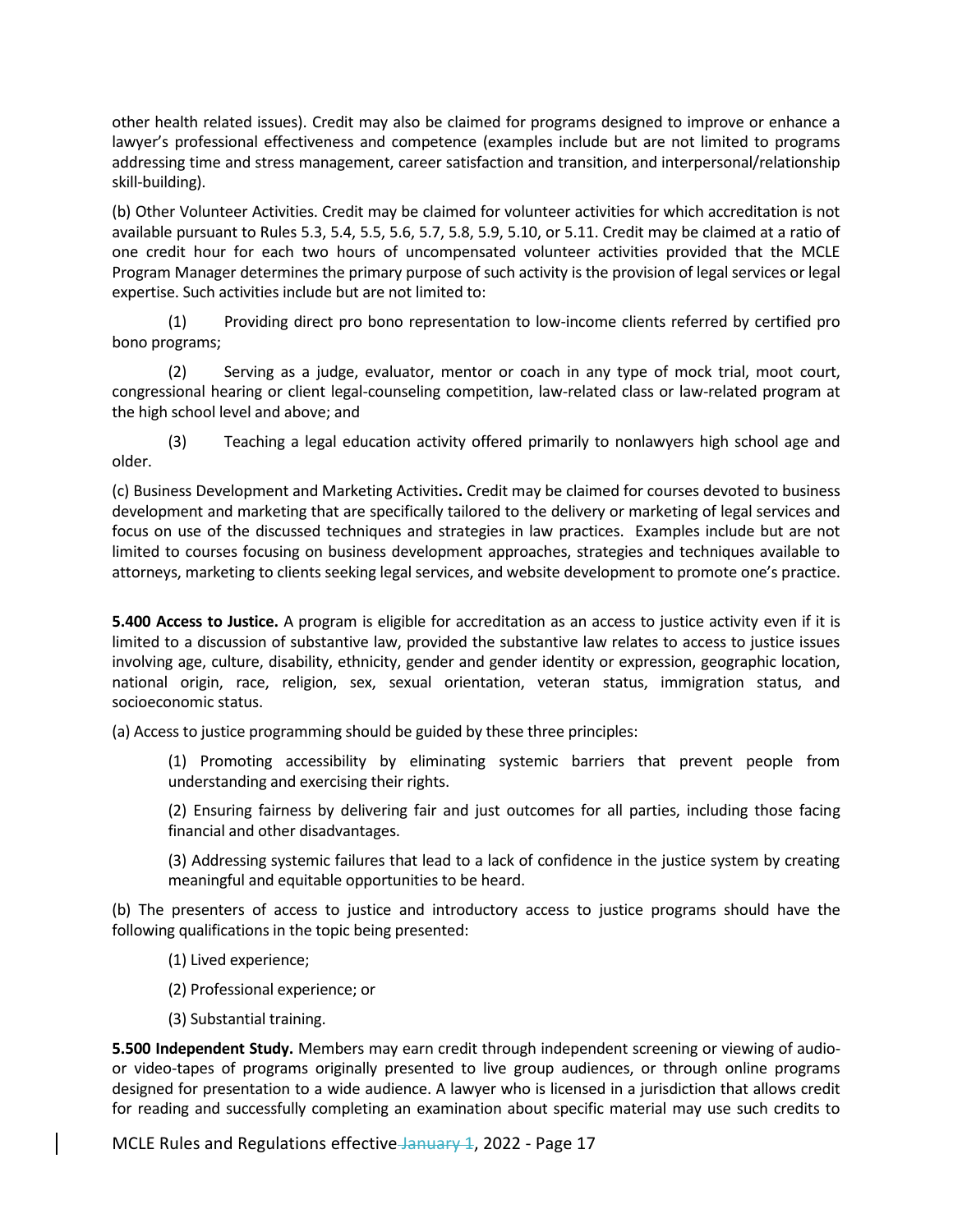meet the Oregon requirement. No credit will be allowed for independent reading of material selected by a member except as part of an organized and accredited group program.

**5.600 Child and Elder Abuse Reporting**. In order to be accredited as a child abuse and elder abuse reporting activity, the one-hour session must include discussion of an Oregon attorney's requirements to report child abuse and elder abuse and the exceptions to those requirements.

## **Rule Six Credit Limitations per Category**

#### **6.1 In General.**

(a) Category I Activities. Credits in this category are unlimited. Credit shall be allowed only for CLE activities that are accredited as provided in these Rules, and substantial participation by the active member is required. The MCLE Program Manager may allow partial credit for completion of designated portions of a CLE activity.

(b) Category II Activities. For lawyer members,  $c$ Gredits in this category are limited to 20 in a three-year reporting period and 10 in a shorter reporting period. For LP members, credits in this category are limited to 12 in a three year reporting period and 6 in a shorter reporting period. Credits claimed by LP members in this category must be directly related to ethics or procedural or substantive law topics within the scope of the LP's family law or landlord-tenant practice area. No accreditation application is required.

(c) Category III Activities. For lawyer members, Coredits in this category are limited to 6 in a three-year reporting period and 3 in a shorter reporting period. For LP members, credits in this category are limited to 5 in a three-year reporting period and 2 in a shorter reporting period. Credits claimed by LP members in this category must be directly related to substantive law topics within the scope of the LP's family law or landlord-tenant practice area.No accreditation application is required.

(d) An active lawyer member may carry forward 15 or fewer unused credit hours from the reporting period during which the credit hours were earned to the next reporting period. An active LP may carry forward 10 or fewer unused credit hours from the reporting period during which the hours were earned to the next reporting period.

(e) Except as provided in Regulation 5.100(c) and Rule 6.1(d), credit for a particular reporting period shall be allowed only for activities participated in during that reporting period.

(f) Credits for service as a mentor in the NLMP are limited as set forth in Regulation 5.100(b).

## **Regulations to MCLE Rule 6 Credit Limitations**

**6.100 Carry Over Credit**. No more than six ethics credits can be carried over for application to the subsequent reporting period requirement. Ethics credits in excess of the carry over limit may be carried over as general credits for lawyer members. Abuse reportingeducation credits earned in excess of the reporting period requirement may be carried over as general credits for lawyer members, but a new abuse reporting education credit must be earned in each reporting period in which the credit is required. Access to justice credits may be carried over as general credits for lawyer members, but new access to justice credits must be earned in the reporting period in which they are required. Carry over credits from a reporting period in which the credits were completed by the member may not be carried forward more than one reporting period.

**6.200 Credits Earned in Excess of Credit Limitations**. Any credits earned in excess of the credit limitations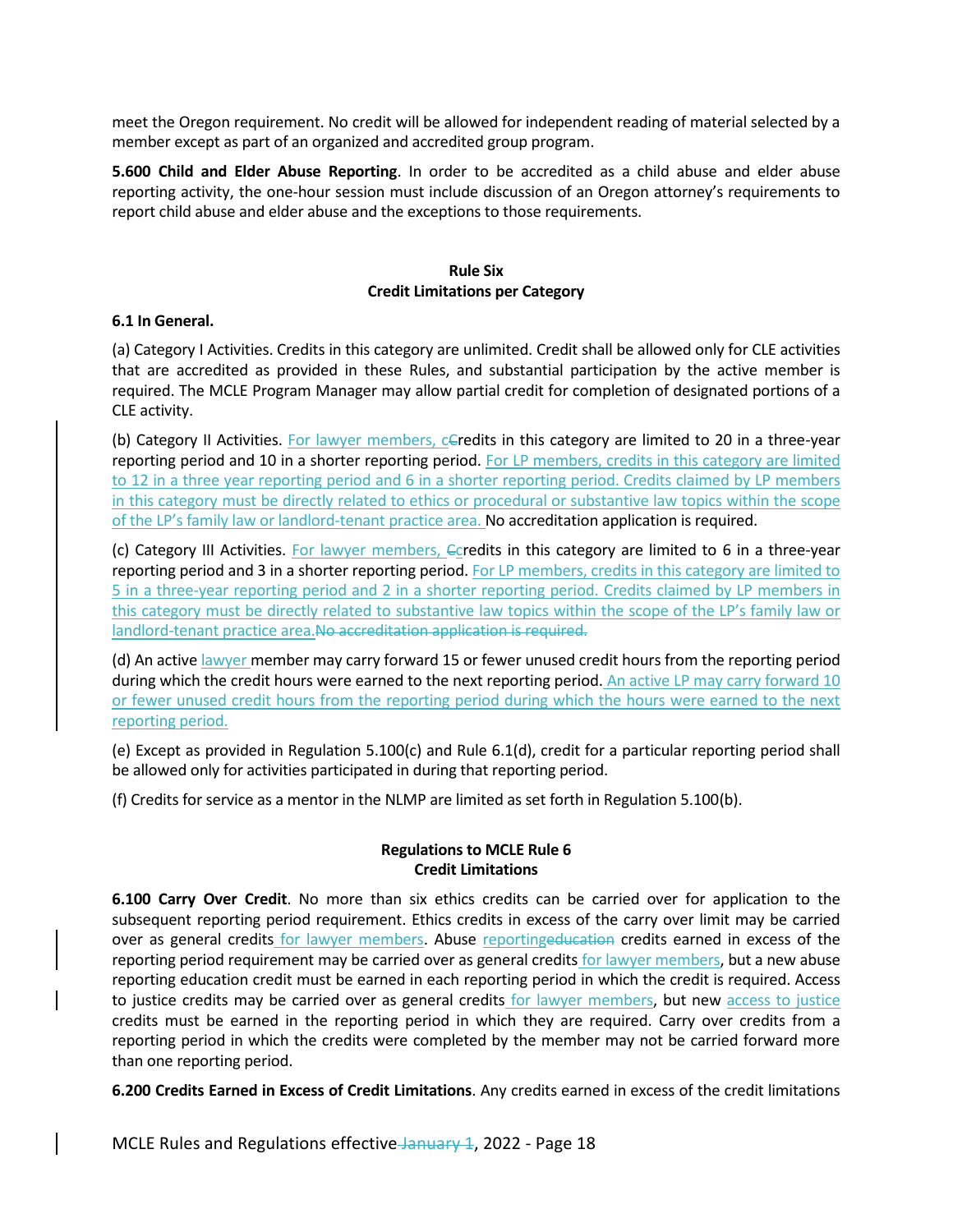set forth in MCLE Rule Six may not be claimed in the reporting period in which they are completed or as carry over credits in the next reporting period.

### **Rule Seven Compliance**

**7.1 Reports.** Every active member shall electronically certify and submit their completed compliance report on or before 5:00 p.m. on May 31 of the year the active member's reporting period ends.

## **7.2 Recordkeeping.**

(a) Every active member shall maintain records of participation in CLE activities for use in completing a compliance report and shall retain these records for a period of twelve months after the end of the member's reporting period.

(b) The MCLE Program Manager may maintain records of active members' participation in CLE activities as necessary to verify compliance with the MCLE requirement.

# **7.3 Audits of Bar Members.**

(a) The MCLE Program Manager may audit compliance reports selected because of facial defects or by random selection or other appropriate method.

(b) For the purpose of conducting audits, the MCLE Program Manager may request and review records of participation in CLE activities reported by active members.

(c) Failure to substantiate participation in CLE activities in accordance with applicable rules and regulations after request by the MCLE Program Manager shall result in disallowance of credits for the reported activity and, in certain situations, assessment of the late filing fee specified in 7.5(b).

(d) The MCLE Program Manager shall refer active members to the Oregon State Bar Disciplinary Counsel for further action where questions of dishonesty in reporting occur.

## **7.4 Noncompliance.**

(a) Grounds. The following are considered grounds for a finding of non-compliance with these Rules:

- (1) Failure to complete the MCLE requirement for the applicable reporting period.
- (2) Failure to electronically certify and submit a completed compliance report on time.

(3) Failure to provide sufficient records of participation in CLE activities to substantiate credits reported, after request by the MCLE Program Manager.

(b) Notice. In the event of a finding of noncompliance, the MCLE Program Manager shall send a written notice of noncompliance to the affected active member's electronic mail address on file with the bar pursuant to Bar Rules of Procedure. The notice shall set forth the deadline to cure noncompliance, established by the Chief Executive Officer, which is not less than 21 days from the date of the notice. The MCLE Program Manager shall send the notice by mail to any member who is not required to have an electronic mail address on file.

## **7.5 Cure.**

(a) Noncompliance for failure to electronically certify and submit a completed compliance report by the due date can be cured by filing the completed report demonstrating completion of the MCLE requirement during the applicable reporting period, together with the late fee specified in MCLE Regulation 7.200, no later than the deadline set forth in the notice of noncompliance.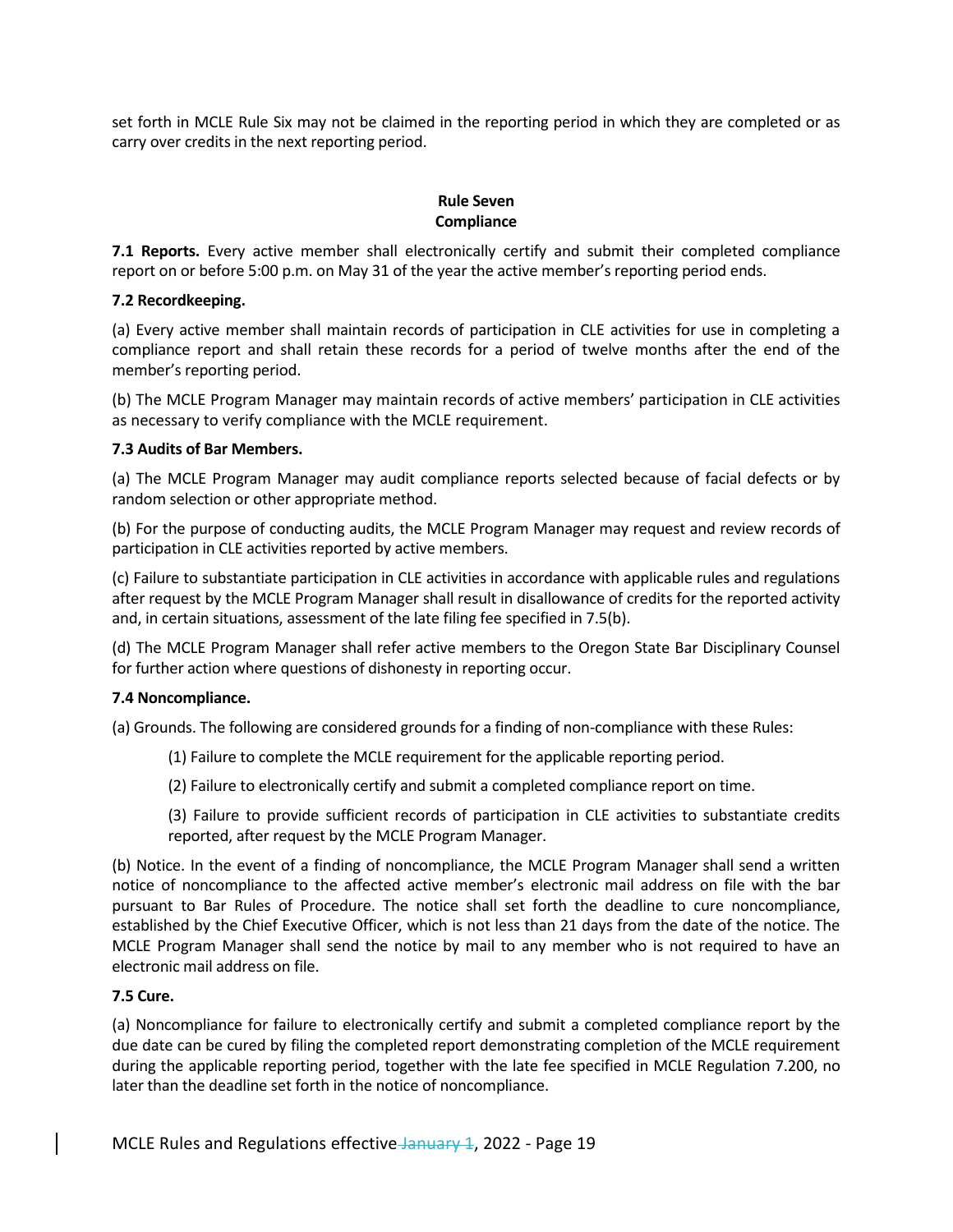(b) Noncompliance for failure to complete the MCLE requirement during the applicable reporting period can be cured by doing the following no later than the deadline set forth in the notice of noncompliance:

(1) Completing the credit hours necessary to satisfy the MCLE requirement for the applicable reporting period;

(2) Electronically certifying and submitting the completed compliance report; and

(3) Paying the late filing fee specified in MCLE Regulation 7.200.

(c) Noncompliance for failure to provide the MCLE Program Manager with sufficient records of participation in CLE activities to substantiate credits reported can be cured by providing the MCLE Program Manager with sufficient records, together with the late fee specified in MCLE Regulation 7.200, no later than the deadline set forth in the notice of noncompliance.

(d) Credit hours applied to a previous reporting period for the purpose of curing noncompliance as provided in Rule 7.5(b) may only be used for that purpose and may not be used to satisfy the MCLE requirement for any other reporting period.

(e) When it is determined that the noncompliance has been cured, the MCLE Program Manager shall notify the affected active member that he or she has complied with the MCLE requirement for the applicable reporting period. Curing noncompliance does not prevent subsequent audit and action specified in Rule 7.3.

**7.6 Suspension.** If the noncompliance is not cured within the deadline specified in the notice of noncompliance, the MCLE Program Manager shall recommend to the Supreme Court that the affected active member be suspended from membership in the bar.

## **7.7 Audits of Sponsors.**

(a) The MCLE Program Manager may audit sponsors of CLE activities for compliance with these MCLE Rules and Regulations.

(b) The MCLE Program Manager may request materials and information related to the sponsor's CLE activities and accreditation application during an audit. If a sponsor declines to comply with the MCLE Program Manager's requests for materials and information during an audit, the MCLE Program Manager may revoke or withhold accreditation of the sponsor's CLE activities.

(c) The MCLE Program Manager may revoke accreditation of any CLE activity or withhold accreditation of future CLE activities if the audit determines the sponsor is not compliant with the MCLE Rules and Regulations.

(d) A sponsor may seek review of the MCLE Program Manager's decision to withhold or revoke accreditation under Rules 8.1.

## **7.8 Removal of NLMP Mentors**

(a) Within 14 days of receipt by OSB of notice of charges against an NLMP mentor pursuant to 2.4(d) or suspension of an NLMP mentor pursuant to BR 7.1, the NLMP Coordinator shall provide written notice by email to the NLMP mentor and new admittee that the NLMP mentor is removed from serving as a mentor pursuant to MCLE Rule 2.4(d).

(b) Within 30 days, or as soon as reasonably practical, of removal of an NLMP mentor pursuant to Rule 2.4(d), the NLMP Coordinator shall select a new mentor for the new admittee pursuant to the criteria set forth in Regulation 3.700(b), and shall issue a notice to the new admittee and new NLMP mentor as soon as a new NLMP match is confirmed.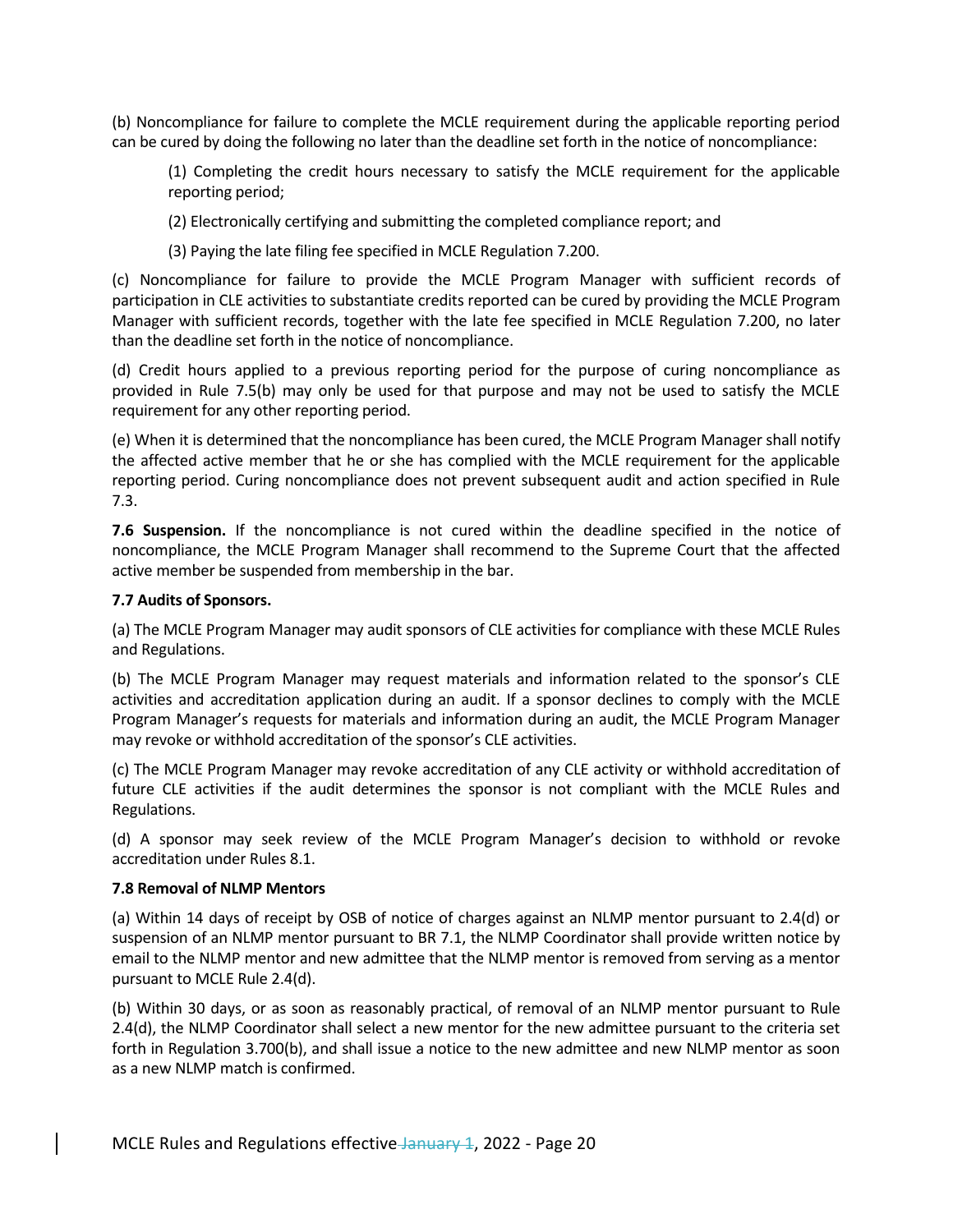## **Regulations to MCLE Rule 7 Compliance**

**7.050 Electronically Certifying and Submitting Compliance Reports.** Timely electronically certifying and submitting a completed compliance report as required by Rule 7.1 and 7.4(a)(2) is defined as the electronic certification and submission by the active bar member of their completed MCLE transcript through the electronic system provided by the Oregon State Bar via the internet on or before 5:00 p.m. on May 31 of the year the active member's reporting period ends. If May 31 is a Saturday or legal holiday, including Sunday, or a day that the Oregon State Bar office is closed, the due date shall be the next regular business day. The electronic system for certifying and submitting MCLE transcripts can be accessed through the Oregon State Bar website [\(https://hello.osbar.org/\)](https://hello.osbar.org/).

## **7.100. Member Records of Participation.**

(a) In furtherance of its audit responsibilities, the MCLE Program Manager may review an active member's records of participation in Category I CLE activities. Records which may satisfy such a request include, but are not limited to, certificates of attendance or transcripts issued by sponsors, MCLE recordkeeping forms, NLMP mentoring plan checklist, canceled checks or other proof of payment for registration fees or audio or video tapes, course materials, notes or annotations to course materials, or daily calendars for the dates of CLE activities. For individually screened presentations, contemporaneous records of screening dates and times shall be required.

(b) Members claiming credit for Category II activities should keep course descriptions, course schedules or other documentation verifying the number of minutes of actual instruction, along with a sample of the written materials prepared, if applicable. Members claiming Legal Research and Writing credit should keep a log sheet indicating the dates and number of hours engaged in legal research and writing in addition to a copy of the written product.

(c) Members claiming credit for Category III activities should keep log sheets indicating the dates and number of hours engaged in pro-bono representation and other volunteer activities, along with course descriptions and course schedules, if applicable. Members claiming credit for direct pro-bono representation to low-income clients should also keep documentation establishing the referral by a certified pro bono provider.

**7.200 Late Fees.** Members who complete any portion of the minimum credit requirement after the end of the reporting period or who fail to file a completed compliance report by the filing deadline set forth in Rule 7.1 must pay a \$200 late fee.

**7.250 Service of Notices of Noncompliance.** Notices of Noncompliance served by the MCLE Program Manager pursuant to Rule 7.4(b) shall be sent via electronic mail to the member's last designated email address on file with the bar on the date of the notice. Notices shall be sent by regular mail (to the last designated business or residence address on file with the Oregon State Bar) to any member who is exempt from having an email address on file with the bar.

## **Rule Eight Review and Enforcement**

## **8.1 Review.**

(a) Decisions of the MCLE Program Manager. A decision, other than a suspension recommended pursuant to Rule 7.6, affecting any active member or sponsor is final unless a request for review is filed with the MCLE Program Manager within 21 days after notice of the decision is mailed. The request for review may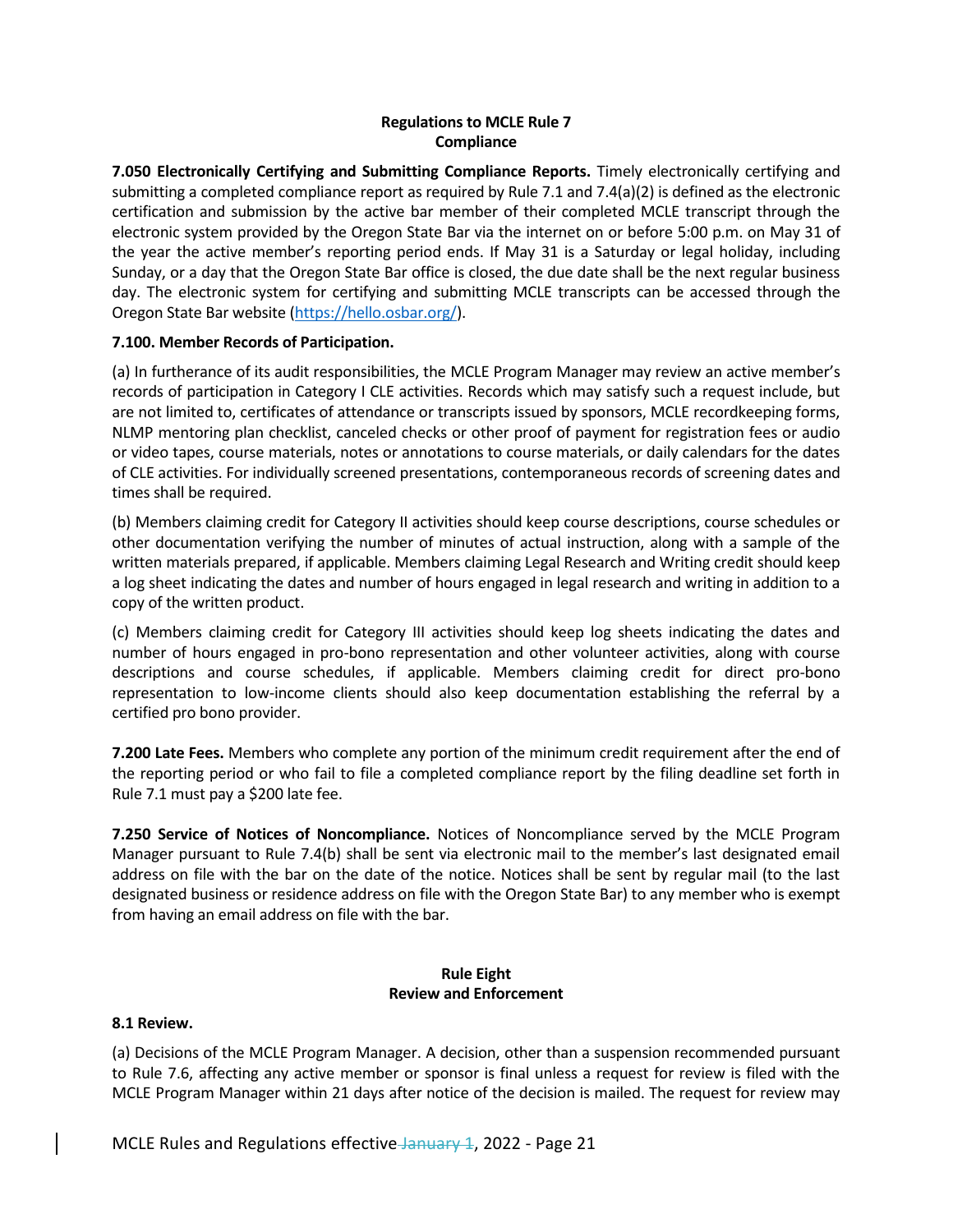be by letter and requires no special form, but it shall state the decision to be reviewed and give the reasons for review. The matter shall be reviewed by the BOG or, if one has been appointed, the MCLE Committee, at its next regular meeting. An active member or sponsor shall have the right, upon request, to be heard, and any such hearing request shall be made in the initial letter. The hearing shall be informal. On review, the BOG or the MCLE Committee shall have authority to take whatever action consistent with these rules is deemed proper. The MCLE Program Manager shall notify the member or sponsor in writing of the decision on review and the reasons therefor.

(b) Decisions of the MCLE Committee. If a decision of the MCLE Program Manager is initially reviewed by the MCLE Committee, the decision of the MCLE Committee may be reviewed by the BOG on written request of the affected active member or sponsor made within 21 days of the issuance of the MCLE Committee's decision. The decision of the BOG shall be final.

(c) Suspension Recommendation of the MCLE Program Manager. A recommendation for suspension pursuant to Rule 7.6 shall be subject to the following procedures:

(1) A copy of the MCLE Program Manager's recommendation to the Supreme Court that a member be suspended from membership in the bar shall be sent by regular mail and email to the member.

(2) If the recommendation of the MCLE Program Manager is approved, the court shall enter its order and an effective date for the member's suspension shall be stated therein.

**8.2 Reinstatement.** An active member suspended for noncompliance with the MCLE requirement shall be reinstated only upon completion of the MCLE requirement, submission of a completed compliance report to the bar, payment of the late filing and reinstatement fees, and compliance with the applicable provisions of the Rules of Procedure.

## **Regulations to MCLE Rule 8 Review and Enforcement**

## **8.100 Review Procedure.**

(a) The MCLE Program Manager shall notify the active member or sponsor of the date, time and place of the BOG or MCLE Committee meeting at which the request for review will be considered. Such notice must be sent no later than 14 days prior to such meeting. If the request for review is received less than 14 days before the next regularly scheduled meeting, the request will be considered at the following regularly scheduled meeting of the BOG or MCLE Committee, unless the member or sponsor waives the 14 day notice.

(b) A hearing before the MCLE Committee may be recorded at the request of the active member or sponsor or the MCLE Committee. In such event, the party requesting that the matter be recorded shall bear the expense of such recording. The other party shall be entitled to a copy of the record of the proceedings at their own expense.

(c) The MCLE Program Manager shall notify the active member or sponsor of the decision and the reasons therefor within 28 days of the date of the review. A decision of the MCLE Committee shall be subject to BOG review as provided in Rule 8.1.

#### **Rule Nine Exemptions, Deferrals, and Waivers**

(a) Exemptions from MCLE Requirements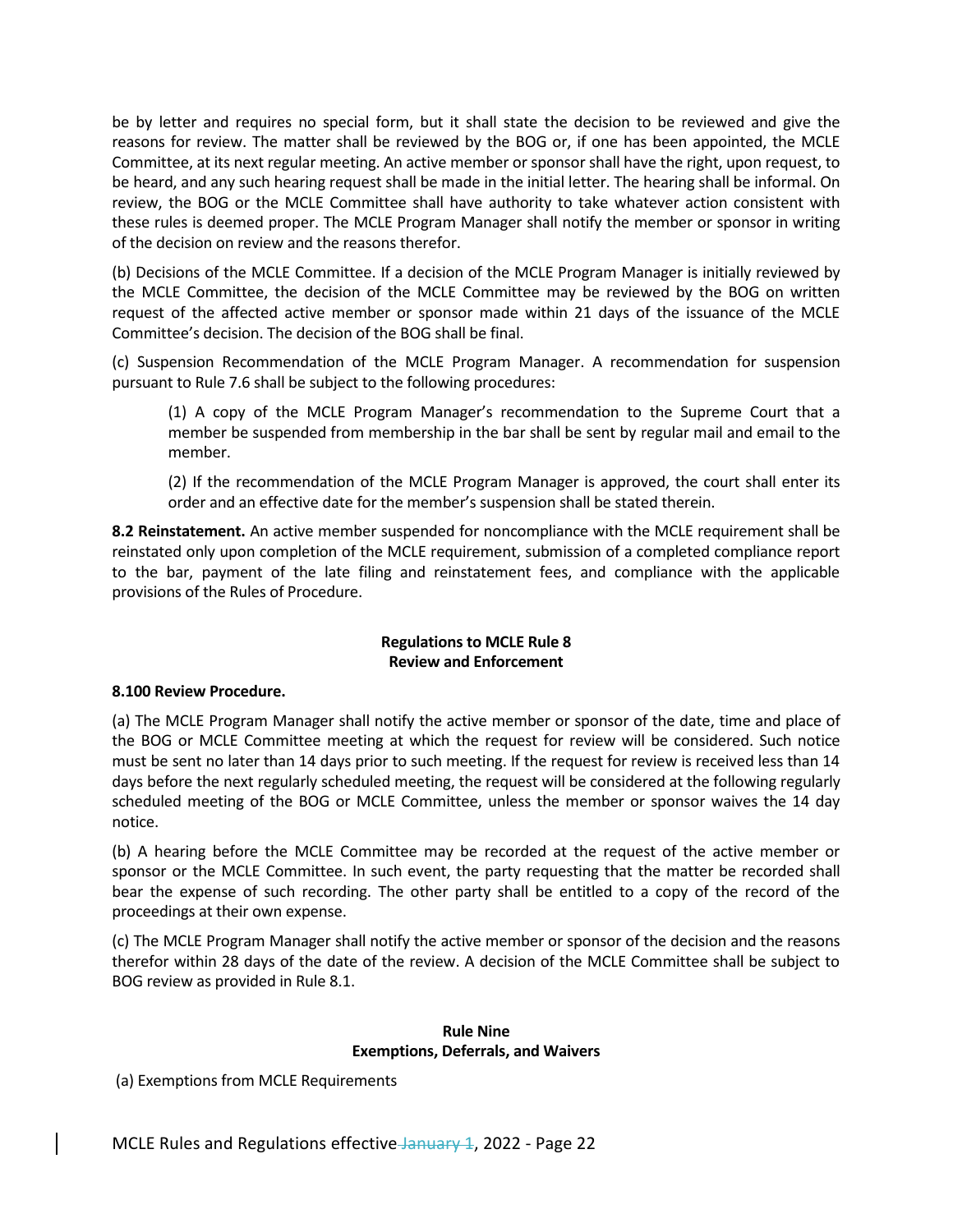(1) A member who is in Inactive, Retired or Active Pro Bono status pursuant to OSB Bylaw 6.101 is exempt from compliance with these Rules.

(2) A member serving as Governor, Secretary of State, Commissioner of the Bureau of Labor and Industries, Treasurer, or Attorney General during all or part of a reporting period must complete the minimum credit requirements in the categories of ethics, access to justice, and abuse reporting during the reporting periods set forth in MCLE Regulation 3.300(d). Such a member is otherwise exempt from any other credit requirements during the reporting period in which the member serves.

(3) A new lawyer who has practiced law in another jurisdiction for two years or more upon admission to the Oregon State Bar is exempt from the NLMP requirements.

(4) The MCLE Program Manager may grant any other exemption from the NLMP Requirements with the consent of the NLMP Coordinator, for good cause shown.

(b) Deferral of NLMP Requirements

(1) A new lawyer whose principal office on file with the bar, pursuant to the Bar Rules of Procedure, is outside the State of Oregon is temporarily deferred from the NLMP requirements. A New lawyer whose principal office remains outside the State of Oregon for two years or more is exempt from the NLMP requirements.

(2) The following members are eligible for a temporary deferral from the NLMP requirements upon written request to the NLMP Coordinator:

(i) A new member who is not engaged in the practice of law; and

(ii) A new member serving as a judicial clerk.

(3) The NLMP Coordinator may otherwise approve a deferral for good cause shown. Such a deferral is subject to continued approval of the NLMP Coordinator.

(c) Expiration or termination of NLMP deferral

(1) A new lawyer who ceases to qualify for a deferral under section (b) must notify the NLMP Coordinator and enroll in the NLMP within 28 days of the change in circumstance that led to the deferral.

(d) Other Waiver, Exemption, Delayed or Substitute Compliance

(1) Upon written request of a member or sponsor, the MCLE Program Manager may waive, grant exemption from, or permit substitute or delayed compliance with any requirement of these Rules. The request shall state the reason for the waiver or exemption and shall describe a continuing legal education plan tailored to the particular circumstances of the requestor. The MCLE Program Manager may grant a request upon a finding that

(i) hardship or other special circumstances makes compliance impossible or inordinately difficult, or

(ii) the requested waiver, exemption, or substitute or delayed compliance is not inconsistent with the purposes of these Rules.

(2) If a new lawyer seeks approval of an exemption, or delayed or substitute compliance with the NLMP requirements, both the MCLE Coordinator and the NLMP Coordinator must approve the request.

#### **Regulations to MCLE Rule 9 Exemptions, Deferrals, and Waivers**

**9.100 Waivers and Exemptions.** The MCLE Program Manager will consider requests for waivers and